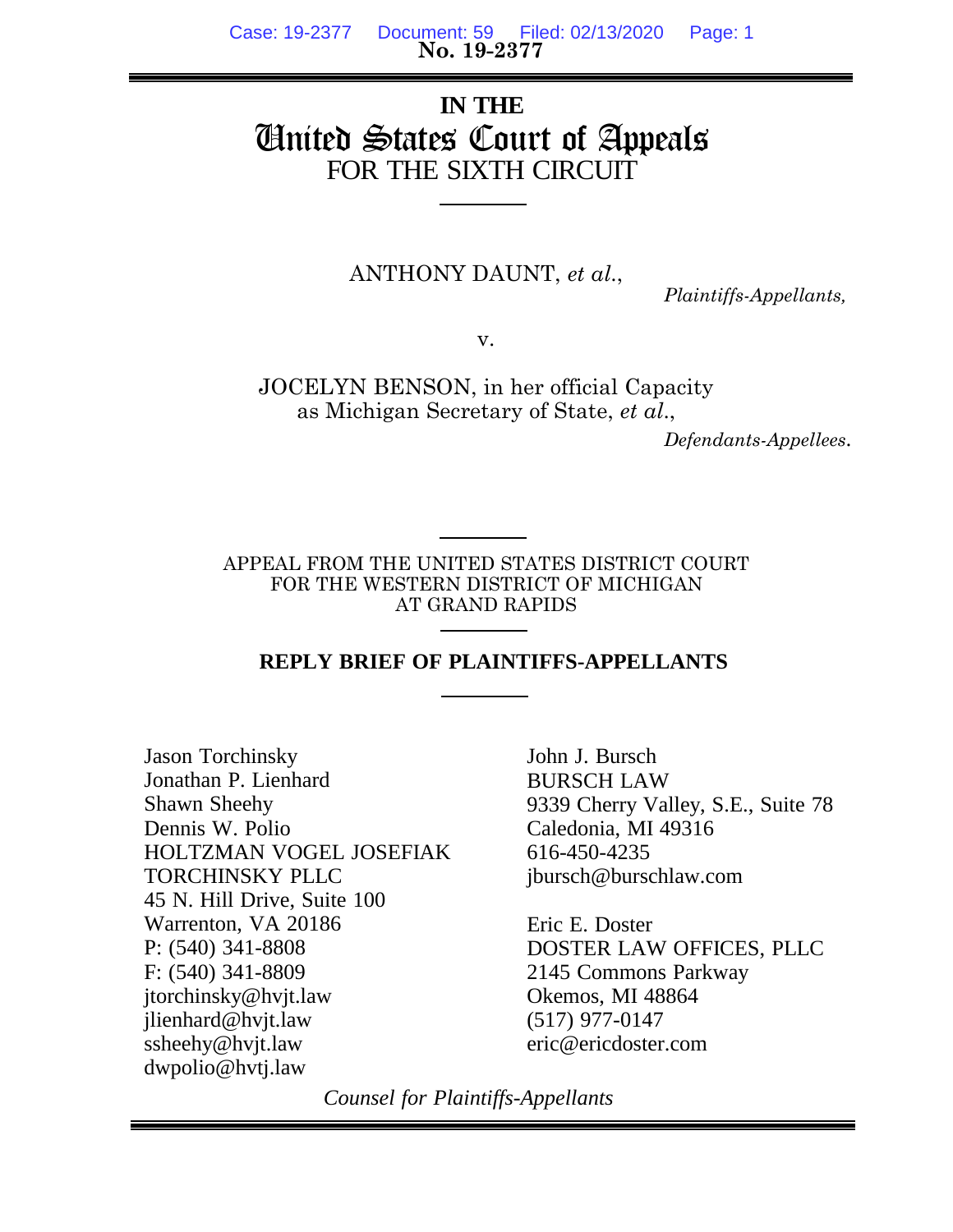# **TABLE OF CONTENTS**

| $\mathbf{I}$ . |                | NEITHER THE ANDERSON-BURDICK STANDARD NOR<br>THE "DEFERENTIAL APPROACH" APPLY TO THIS CASE1   |  |
|----------------|----------------|-----------------------------------------------------------------------------------------------|--|
| II.            |                | THIS CASE DOES NOT CONCERN PATRONAGE, SO THE<br>ELROD-BRANTI-RUTAN STANDARDS DO NOT APPLY.  8 |  |
| III.           |                | THE SELECTION CRITERIA ARE UNCONSTITUTIONAL. 11                                               |  |
|                | A.             | Heightened Scrutiny Applies to Daunt Plaintiffs-Appellants'                                   |  |
|                | <b>B.</b>      | The Commission's Exclusionary Criteria Fail Strict Scrutiny. 12                               |  |
|                | $\mathbf{C}$ . | The Commission's Exclusionary Criteria Also Fail a                                            |  |
|                |                |                                                                                               |  |
|                |                |                                                                                               |  |
|                |                |                                                                                               |  |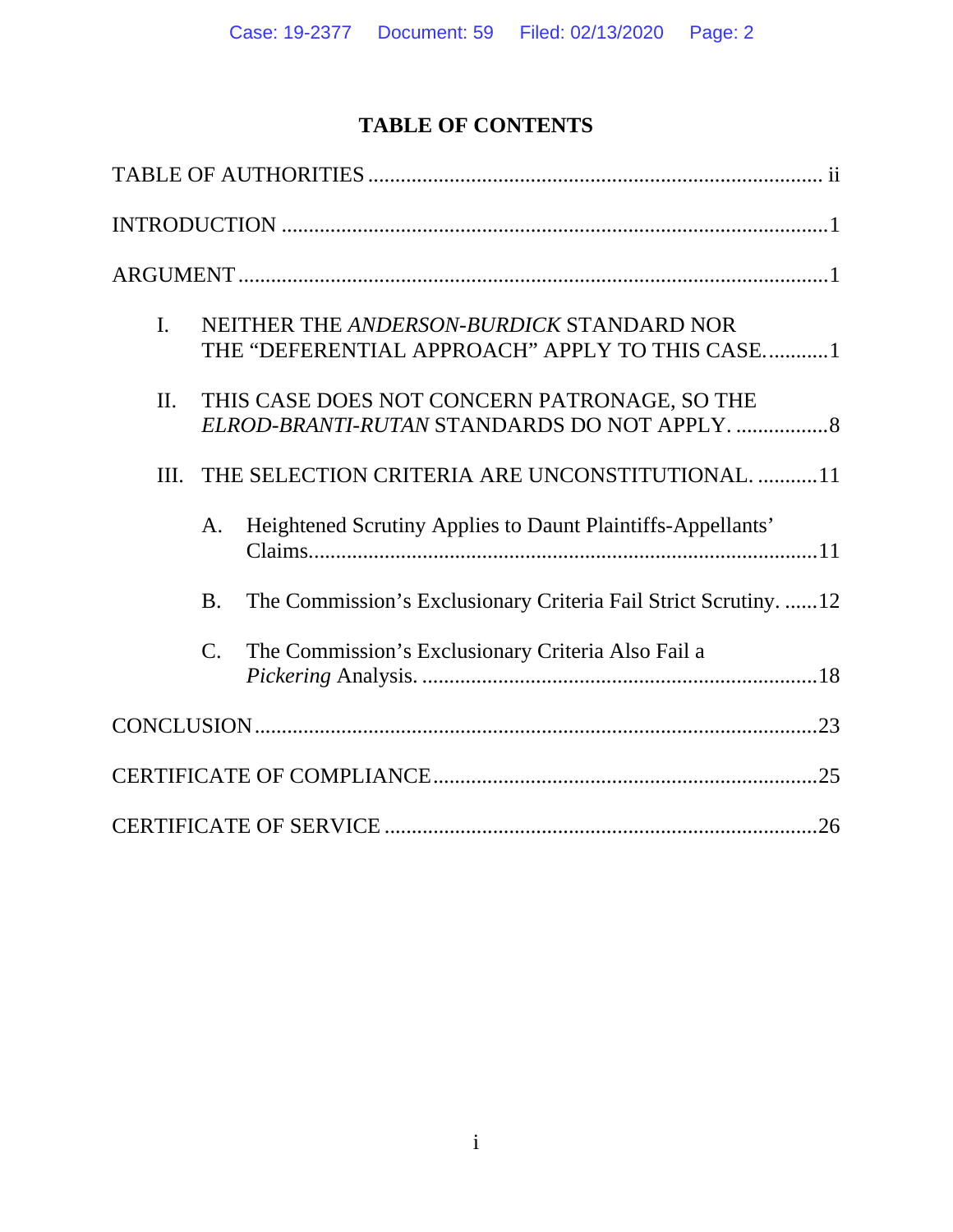# **TABLE OF AUTHORITIES**

# **CASES**

| Adams v. Governor of Del., 920 F.3d 878 (3rd Cir. 2019) cert. granted, 205 |
|----------------------------------------------------------------------------|
|                                                                            |
|                                                                            |
|                                                                            |
|                                                                            |
| Briggs v. Ohio Elections Comm'n, 61 F.3d 487 (6th Cir. 1995)4, 6, 7        |
| Brinkman v. Budish, 692 F. Supp. 2d 855 (S.D. Ohio 2010) 11                |
|                                                                            |
| Citizens for Legislative Choice v. Miller, 144 F.3d 916 (6th Cir. 1998)3   |
|                                                                            |
|                                                                            |
| Contra McIntyre v. Ohio Elections Commission, 514 U.S. 334 (1995)4, 6, 7   |
|                                                                            |
|                                                                            |
|                                                                            |
|                                                                            |
| League of Women Voters of Michigan v. Benson, 373 F. Supp. 3d 867 (E.D.    |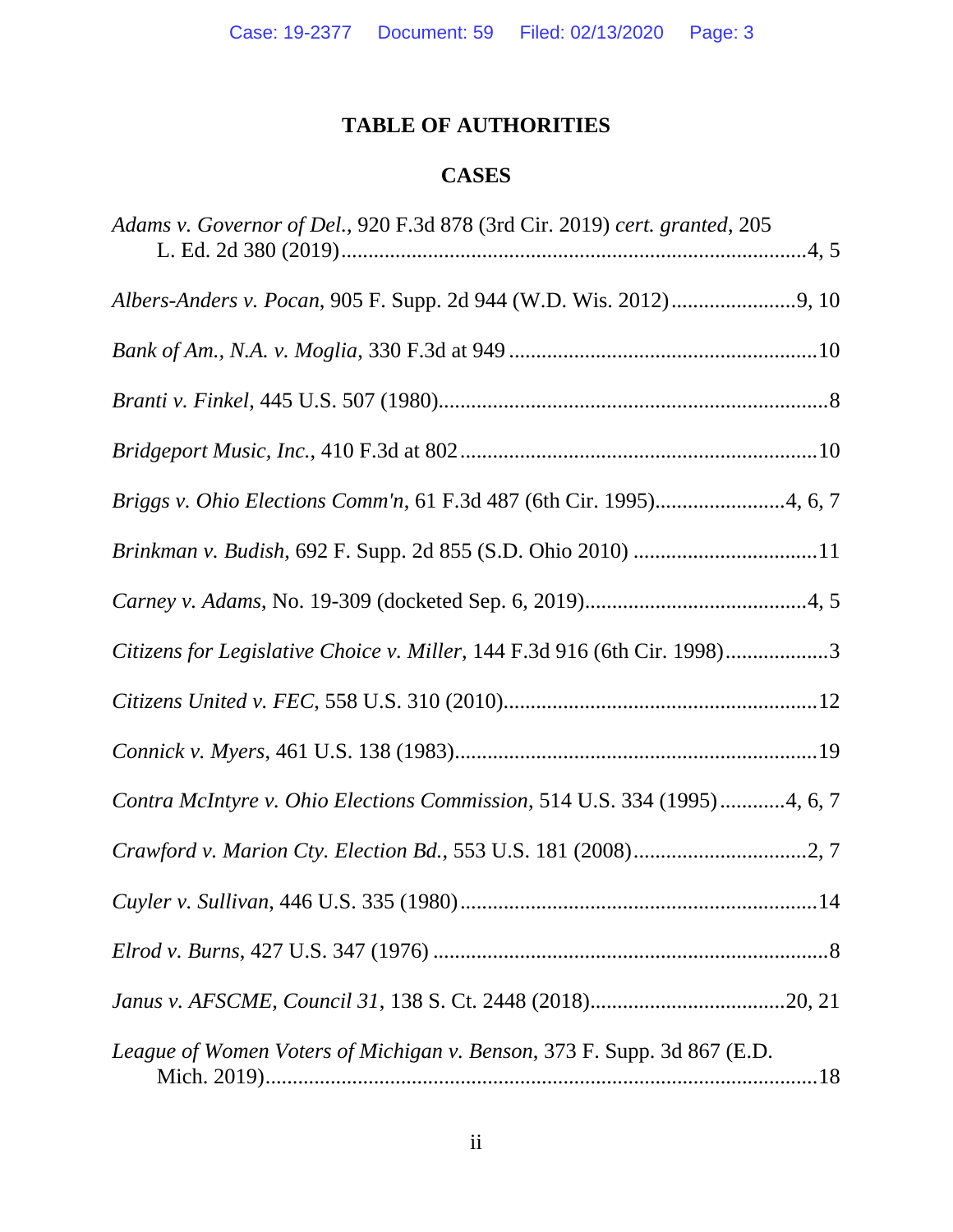| Libertarian Party of Ohio v. Wilhem, No. 2:19-cv-02501, 2020 U.S. Dist.     |
|-----------------------------------------------------------------------------|
|                                                                             |
|                                                                             |
|                                                                             |
| Minn. State Ethical Practices Bd. v. Nat'l Rifle Ass'n of Am., 761 F.2d 509 |
|                                                                             |
| Nevada Commission on Ethics v. Carrigan, 564 U.S. 117 (2011)17, 18          |
| People v Township Board of Overyssel, 11 Mich. 222 (Mich. 1863) 16          |
|                                                                             |
|                                                                             |
|                                                                             |
|                                                                             |
|                                                                             |
|                                                                             |
| Scarbrough v. Morgan Cty. Bd. of Educ., 470 F.3d 250 (6th Cir. 2006) 19     |
| Schorfhaar v. McGinnis, NO. 98-1275, 2000 U.S. App. LEXIS 16219 (6th        |
|                                                                             |
|                                                                             |
|                                                                             |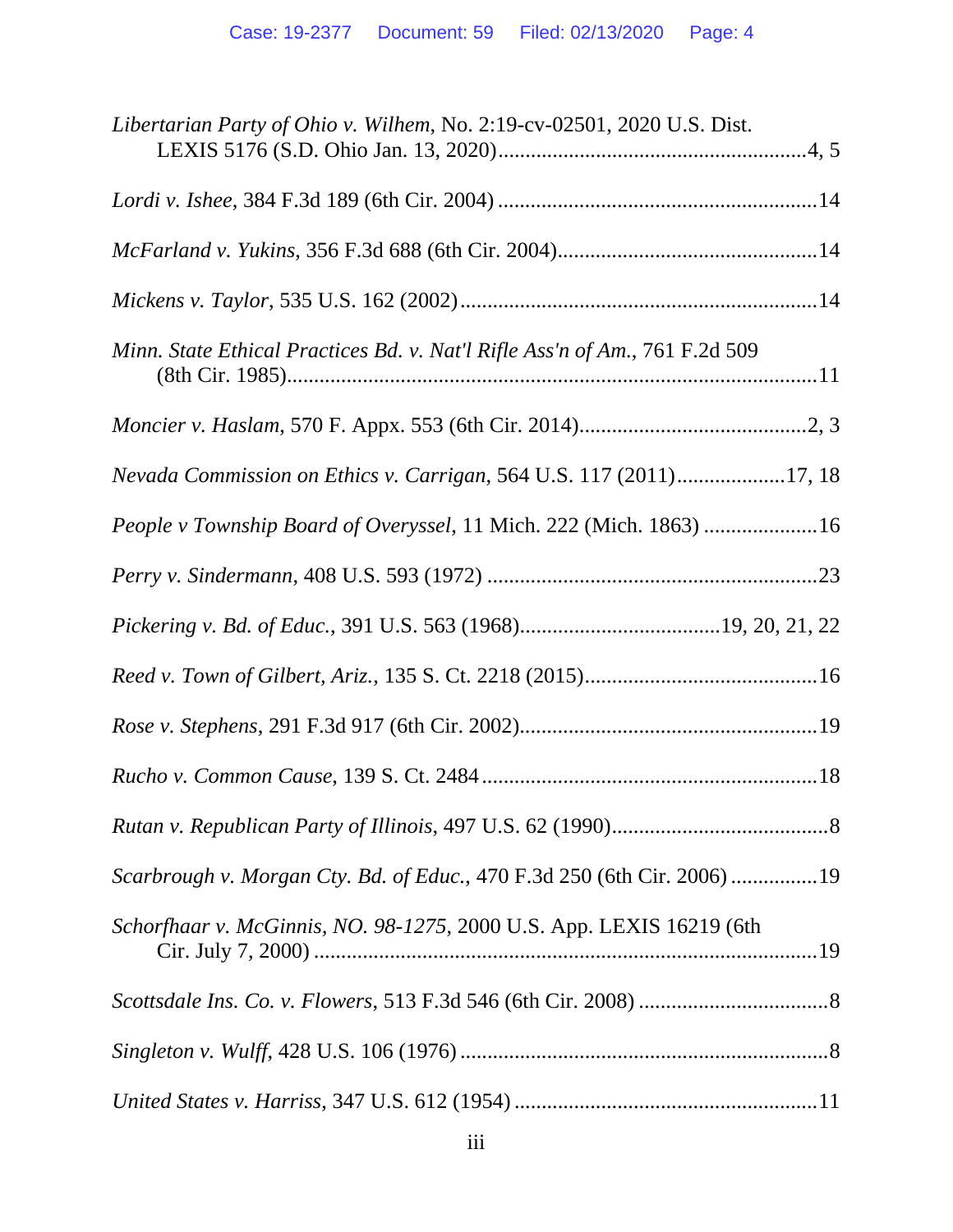| United States v. Nat'l Treasury Emples. Union, 513 U.S. 454 (1995) 20, 21 |  |
|---------------------------------------------------------------------------|--|
|                                                                           |  |
|                                                                           |  |

## **OTHER AUTHORITIES**

| Republicans Challenge Arizona Redistricting, Courthouse News (May 2,  |  |
|-----------------------------------------------------------------------|--|
| Will GOP be fooled again by California Redistricting Commission?, The |  |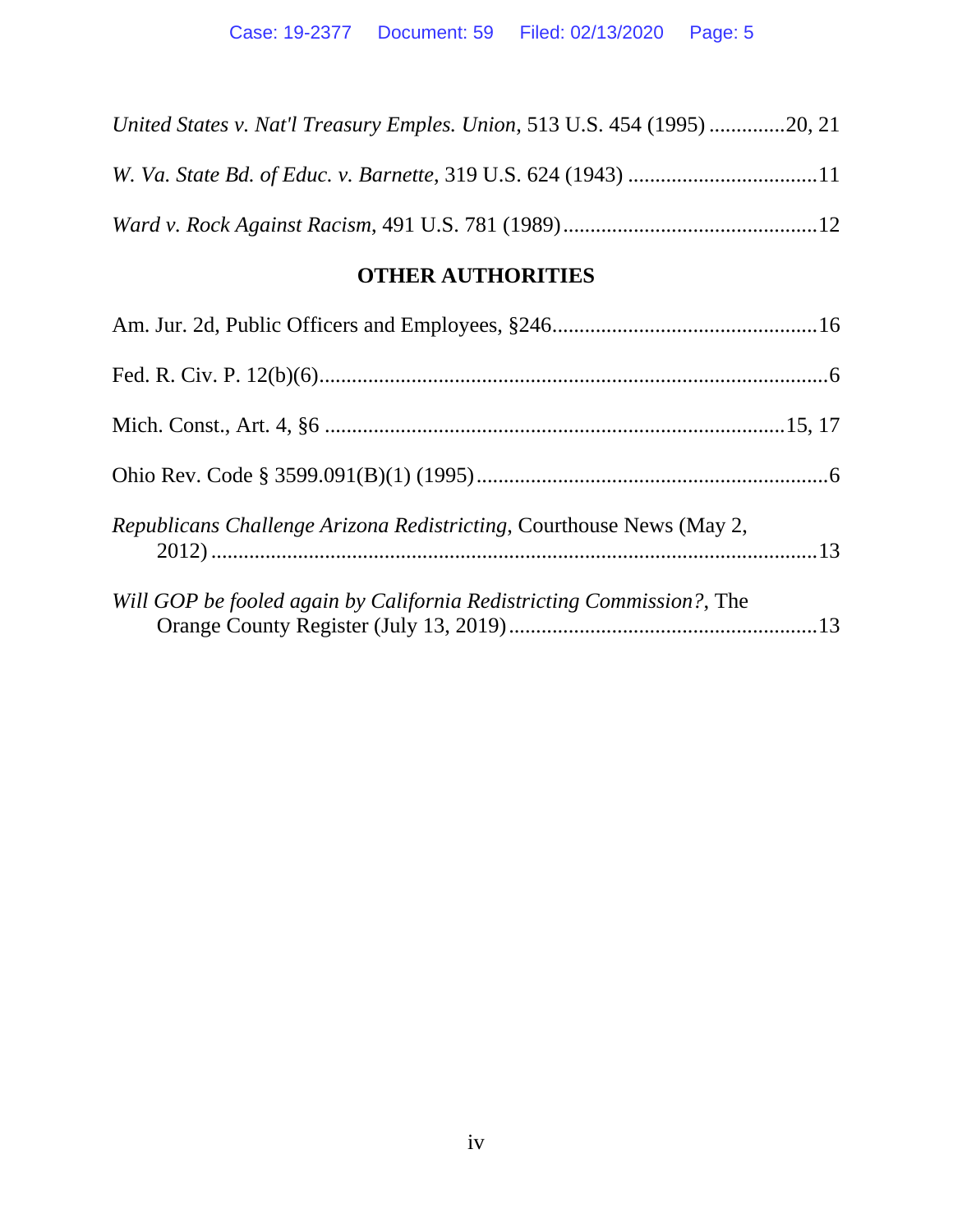### **INTRODUCTION**

The State spills much ink regurgitating the District Court's erroneous analysis and introducing new arguments not raised below. Voters Not Politicians ("VNP") does essentially the same. Neither changes the following realities:

- The Redistricting Commission's exclusionary criteria must be subject to heightened scrutiny because they burden protected First and Fourteenth Amendment activity.
- The deferential *Anderson-Burdick* framework does not govern this case because the Commission's exclusionary criteria do not concern voting rights or the administration of elections.
- The standards enunciated by the patronage cases—*Elrod*, *Branti*, and *Rutan*—do not apply because the Commission does not exclude partisans, and this is not a challenge to "patronage" requirements.

Ultimately, the Commission's exclusionary criteria fail under both strict

scrutiny and *Pickering* exacting scrutiny. Accordingly, Daunt Plaintiffs-Appellants

are likely to succeed on the merits and are entitled to a preliminary injunction.

### **ARGUMENT**

# **I. NEITHER THE** *ANDERSON-BURDICK* **STANDARD NOR THE "DEFERENTIAL APPROACH" APPLY TO THIS CASE.**

The State doubles-down on the District Court's primary mistake, arguing that the *Anderson-Burdick* standard is somehow the appropriate standard to apply in this case. In doing so, the State incorrectly expands the circumstances in which states are afforded *Anderson-Burdick* deference, and it cites inapposite authority. VNP, relying on the same distinguishable authorities as the District Court and the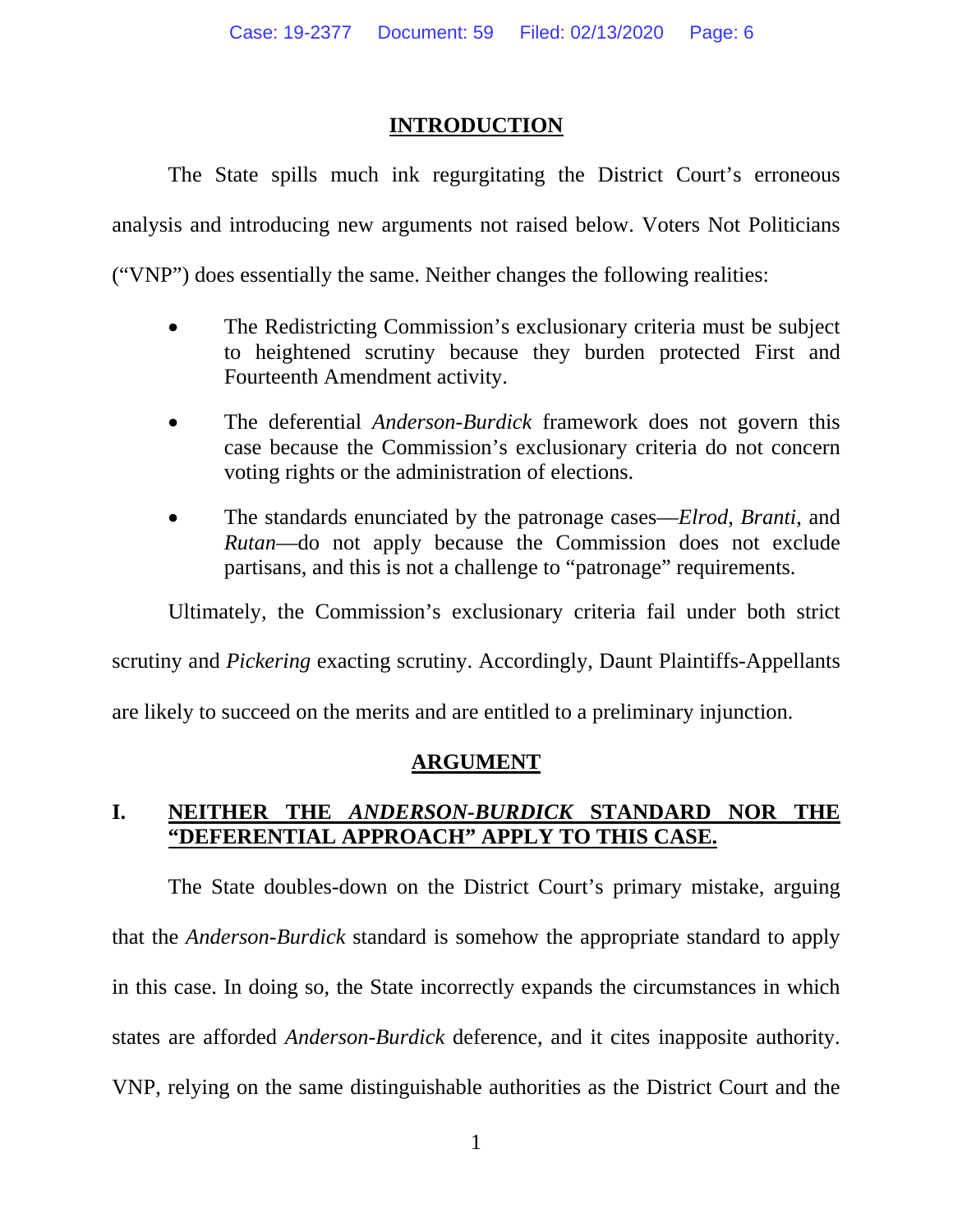State, says that if the *Anderson-Burdick* standard does not apply, then this Court should use a "deferential approach" test. Neither test applies to the constitutional freedoms that are being violated here.

The State's position is that this Court should use the *Anderson-Burdick* balancing test because that standard applies to "election-related" regulations. (State Br., Doc. 45, PageID #30-36). But the test's application here is contrary to what any other Circuit Court or the Supreme Court has approved.

As discussed in Daunt Plaintiffs-Appellants' Opening Brief, the *Anderson-Burdick* test does not apply to challenges to *all* "election-related" regulations. The test applies only to election laws relating to the administration of elections that burden voting rights. (Daunt Br., Doc. 39, PageID #27-35); *accord Crawford v. Marion Cty. Election Bd.*, 553 U.S. 181, 204 (2008) (Scalia, J., concurring) (the *Anderson-Burdick* test applies only when a court "evaluate[s] a law respecting the right to vote—whether it governs voter qualifications, candidate selection, or the voting process . . . .")). Because nothing in this case concerns election administration or the implication of voting rights, *Anderson-Burdick* does not apply.

The State attempts to distinguish this Court's decision in *Moncier v. Haslam*, 570 F. Appx. 553 (6th Cir. 2014), from the current case by noting that it pertained to Moncier's standing, and Moncier relied on *Anderson-Burdick* to

2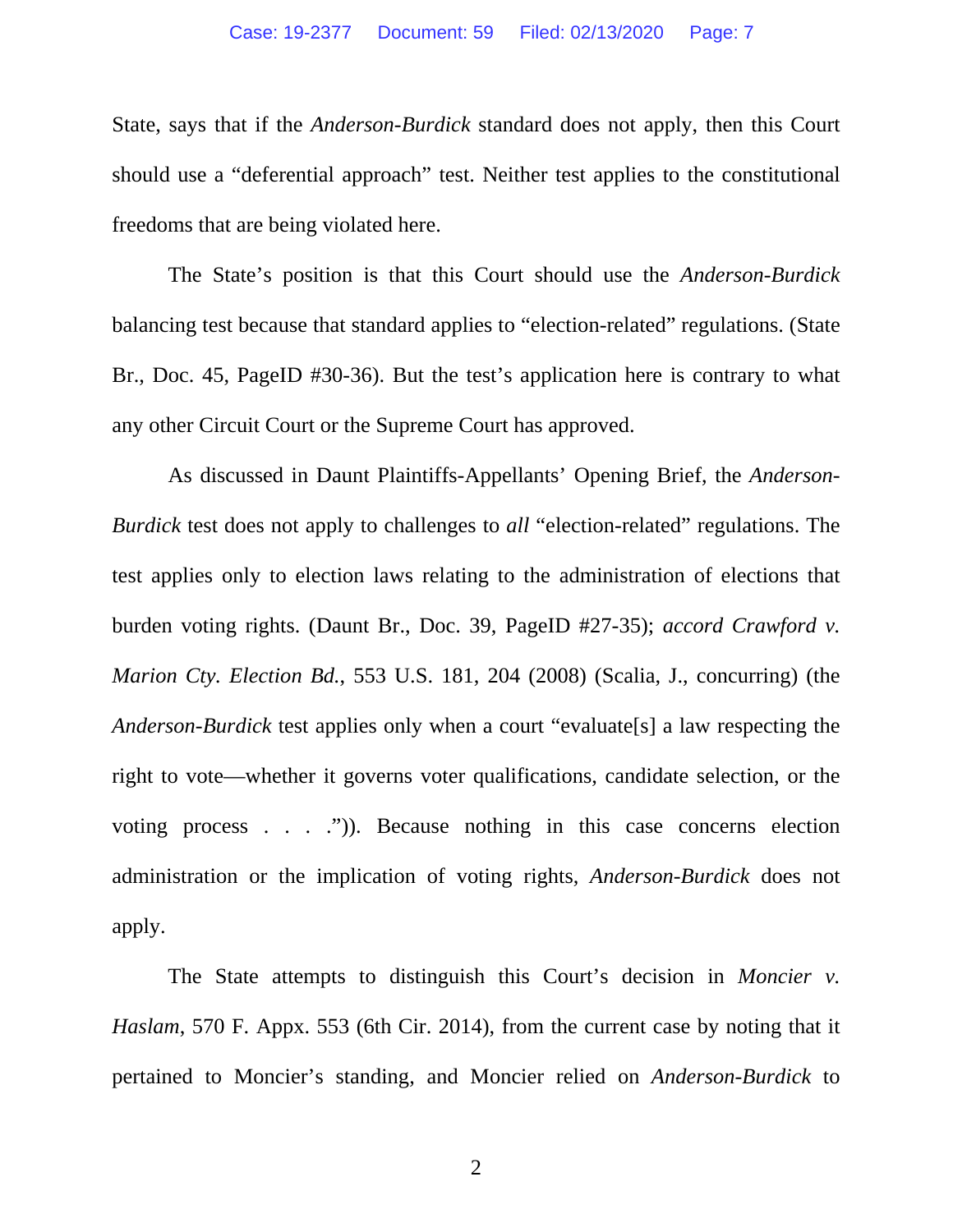support his claims rather than the government doing so. (State Br., Doc. 45, PageID #31). These are distinctions without a difference. This Court evaluated whether *Anderson-Burdick* applied to Moncier's substantive claims and determined that it had no place in such a challenge. *Moncier*, 570 F. Appx. at 559. The character of the laws challenged in *Moncier* had nothing to do with election administration, and neither do the laws in this case. This Court should again decline to apply *Anderson-Burdick*.

Both the State—urging the *Anderson-Burdick* test—and VNP—urging the "deferential approach" test—rely heavily on *Citizens for Legislative Choice v. Miller*, 144 F.3d 916 (6th Cir. 1998).<sup>1</sup> In doing so, the parties commit the same legal error as the District Court. *Citizens for Legislative Choice* implicated voting rights and the administration of election mechanics. Though Daunt Plaintiffs-Appellants explained this very point in their opening brief (*see* Daunt Br., Doc. 39, PageID #23-24), the State and VNP do not meaningfully address it. It is also important to note that VNP's "deferential approach" is not supported by any case outside of *Citizens for Legislative Choice* or the *Anderson-Burdick* line of cases—

<sup>&</sup>lt;sup>1</sup> The State argues arguendo that if the *Anderson-Burdick* test does not apply, the "deferential approach" from *Citizens for Legislative Choice* should apply. (State Br., Doc. 45, PageID #57-59). The State is wrong on both accounts. (VNP Br., Doc. 47, PageID #17-30).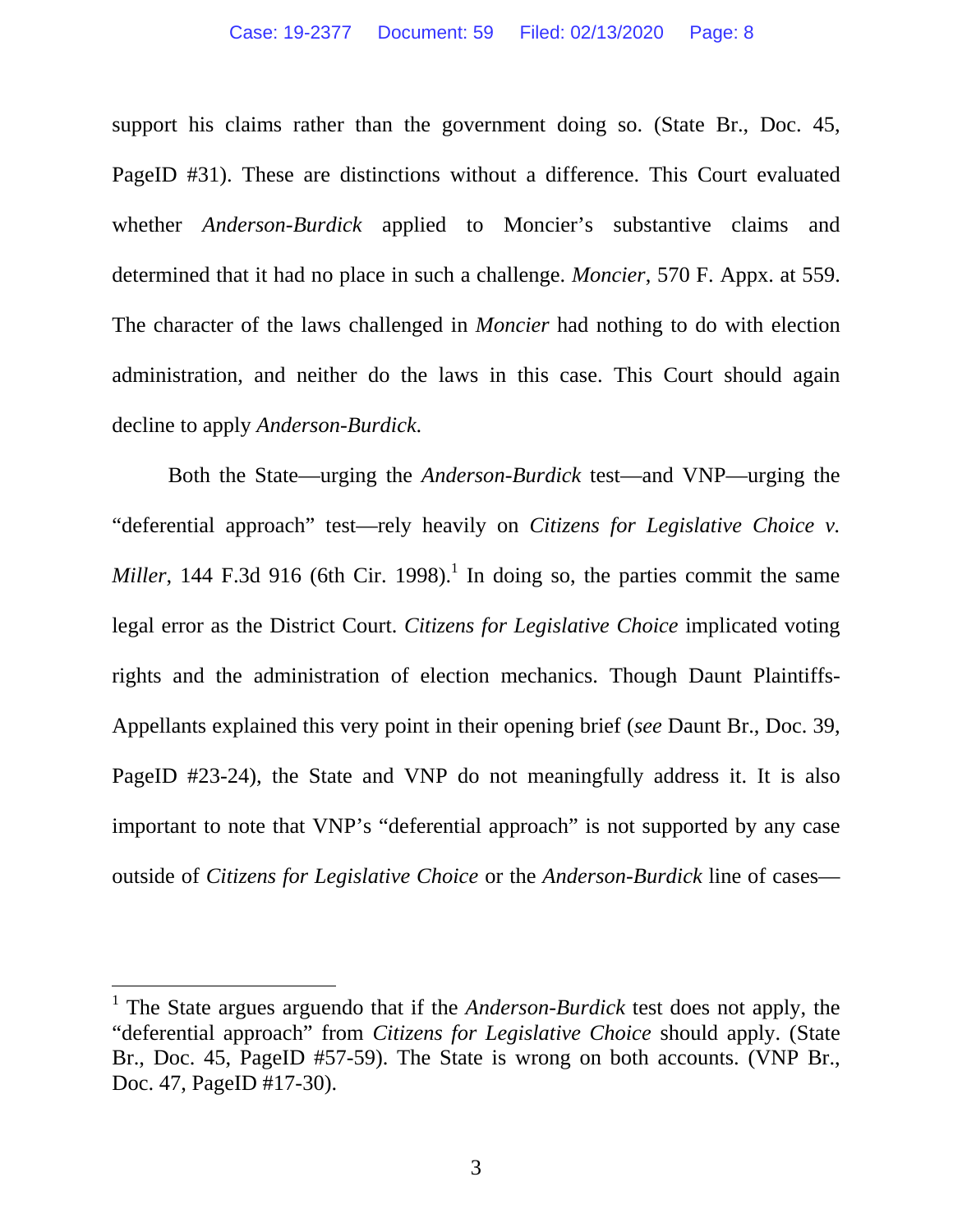neither of which are applicable here. (*See generally* VNP Br., Doc. 47, PageID #17-30).

The State also relies on *Libertarian Party of Ohio v. Wilhem*, No. 2:19-cv-02501, 2020 U.S. Dist. LEXIS 5176 (S.D. Ohio Jan. 13, 2020), to support their erroneous contention that *Anderson-Burdick* applies. (State Br., Doc. 45, PageID #34-35). That court incorrectly applied the *Anderson-Burdick* framework to a challenge to an Ohio law that restricted membership on Ohio's Election Commission to affiliates of the two major political parties. 2020 U.S. Dist. LEXIS 5176, at \*4-6; *Contra McIntyre v. Ohio Elections Commission*, 514 U.S. 334 (1995) (holding that the *Anderson-Burdick* standard is not the appropriate standard to evaluate the constitutionality of a statute that burdens rights protected by the First Amendment.); *Briggs v. Ohio Elections Comm'n*, 61 F.3d 487, 493, n. 5 (6th Cir. 1995) (holding that the *Anderson-Burdick* standard "is inappropriate to evaluate the constitutionality of a statute that burdens rights protected by the First Amendment."). In deciding to use the *Anderson-Burdick* standard, the *Wilhem*  court cited no authority outside of *Anderson* and *Burdick* themselves, nor did it make any effort to distinguish that case from *McIntyre* or *Briggs*. 2020 U.S. Dist. LEXIS 5176, at \*4-6. A case with a similar issue as *Wilhem* is currently before the Supreme Court in *Carney v. Adams*, No. 19-309 (docketed Sep. 6, 2019), on appeal from the Third Circuit. *Adams v. Governor of Del*., 920 F.3d 878 (3rd Cir. 2019)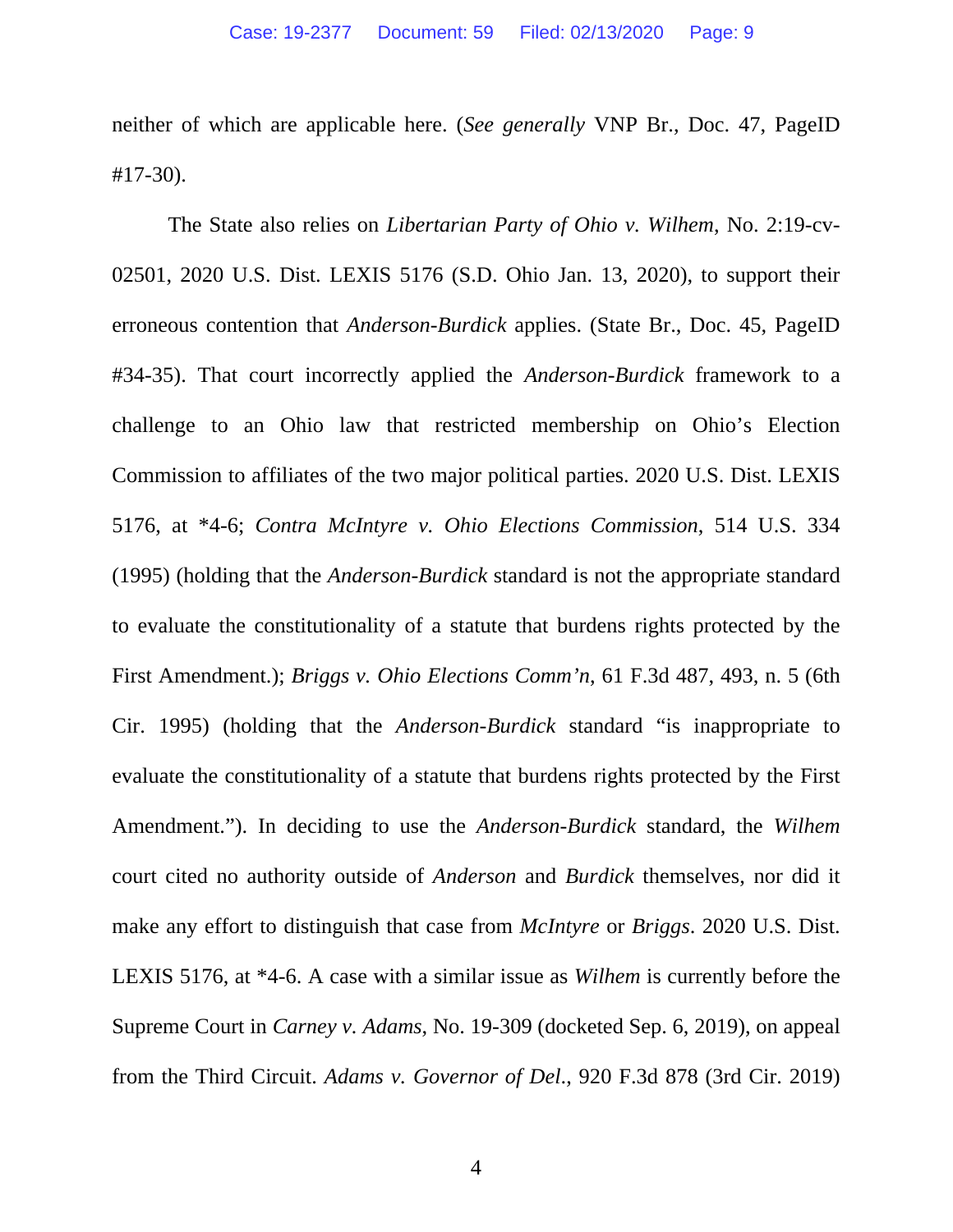*cert. granted*, 205 L. Ed. 2d 380 (2019). The question there is whether Delaware may limit judges affiliated with any one political party to no more than a bare majority on the state's three highest courts. *Id*. Unsurprisingly, neither the petitioner nor the respondents in that case ask that the Supreme Court apply the *Anderson-Burdick* framework, and the Third Circuit did not cite to *Anderson-Burdick* whatsoever. *Id.2*

There are additional reasons *Wilhem* should not be applied here. First, it is an uncontrolling opinion of a magistrate judge. Second, the opinion is unpublished. Third, there is a motion for reconsideration pending in *Wilhem*, plus a notice of supplemental authority regarding the Supreme Court's grant of cert. in *Carney*. Lastly, while some of the Ohio Election Commission's actions in *Wilhem* could arguably be subject to *Anderson-Burdick* standards, the Commission's actions here—redistricting—are not. *See* (Daunt Br., Doc. 39, PageID #34).

*Wilhem* is also distinguishable, just as the *Elrod* line of cases is distinguishable, because this is not a patronage case. The Commission's exclusionary criteria allow partisans—*i.e.* Republicans, Democrats, and people unaffiliated with either major party—and the Daunt Plaintiffs-Appellants do not challenge the Commission's partisan balance requirements. *See infra* at 8-10.

<sup>2</sup> Even the Campaign Legal Center did not mention *Anderson-Burdick* in their amicus brief filed in *Carney*.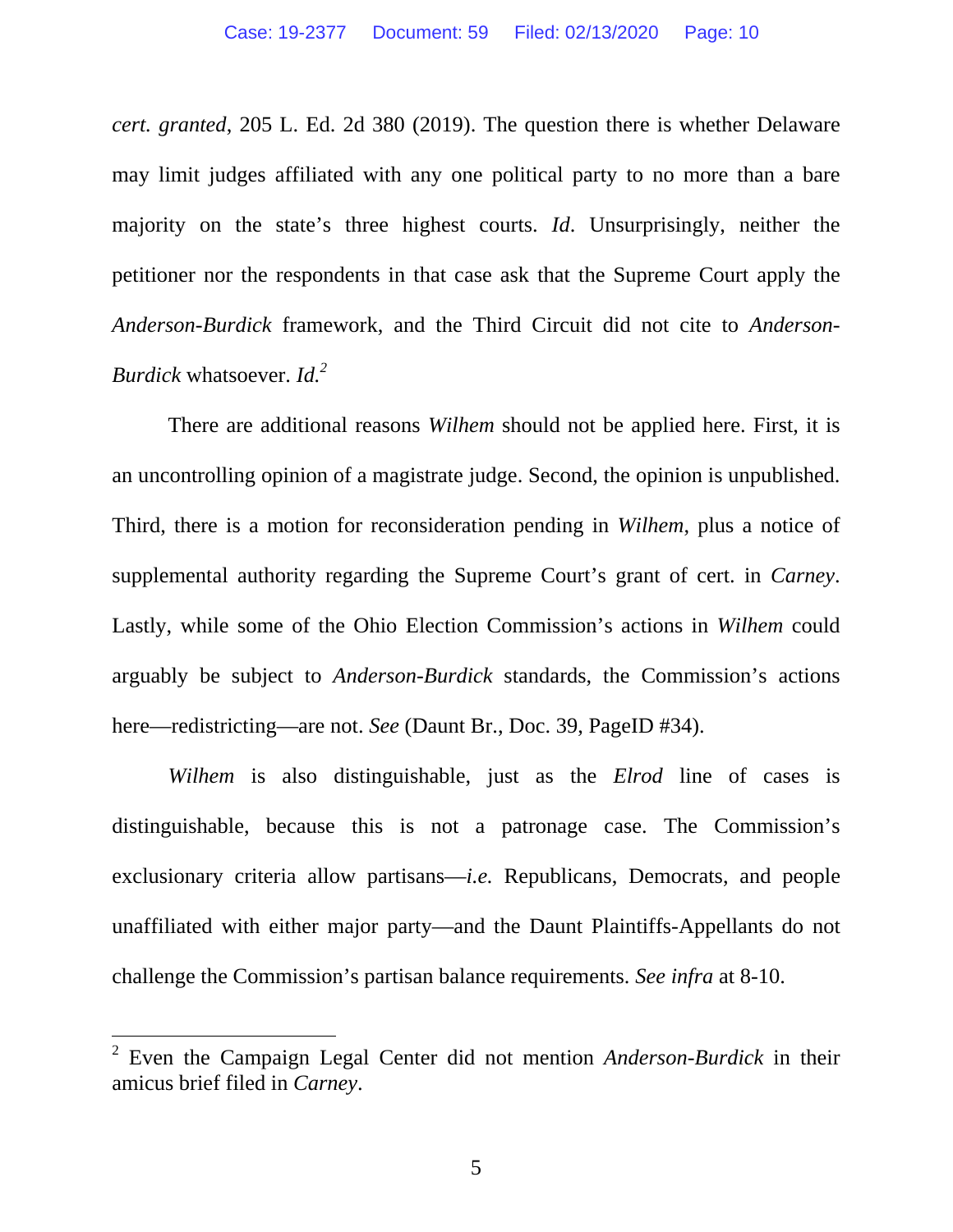As Daunt Plaintiffs-Appellants noted in their opening brief (Daunt Br., Doc. 39, PageID #32), this case is akin to *Briggs v. Ohio Elections Comm'n*, 61 F.3d 487 (6th Cir. 1995). There, a candidate for Ohio State Representative, Briggs, paid for a billboard that read "Lou Briggs, State Representative, Strong New Leadership." *Briggs*, 61 F.3d at 489. Her opponent filed a complaint with the Ohio Elections Commission, alleging that Briggs violated Ohio Rev. Code § 3599.091(B)(1) (1995), which prohibits candidates from using the title of an office not currently held by the candidate "in a manner that implies that the candidate does currently hold that office, or using the term 're-elect' when the candidate has never been elected . . . ." *Id*. The Ohio Elections Commission found Briggs guilty of violating the statute during a preliminary review hearing. *Id*. at 490. Briggs sued, arguing that the statute violated the First Amendment, both facially and as applied to her, and violated her due process rights under the Fifth and Fourteenth Amendments. *Id*.

The District Court dismissed Briggs's claims under Fed. R. Civ. P. 12(b)(6). The Ohio Elections Commission, like the State here, sought to defend using the *Anderson-Burdick* balancing test. *Id*. at 493. This Court reversed and expressly held that the *Anderson-Burdick* standard "is inappropriate to evaluate the constitutionality of a statute that *burdens rights protected by the First Amendment*" as discussed by the Supreme Court in *McIntyre v. Ohio Elections Comm'n*, 514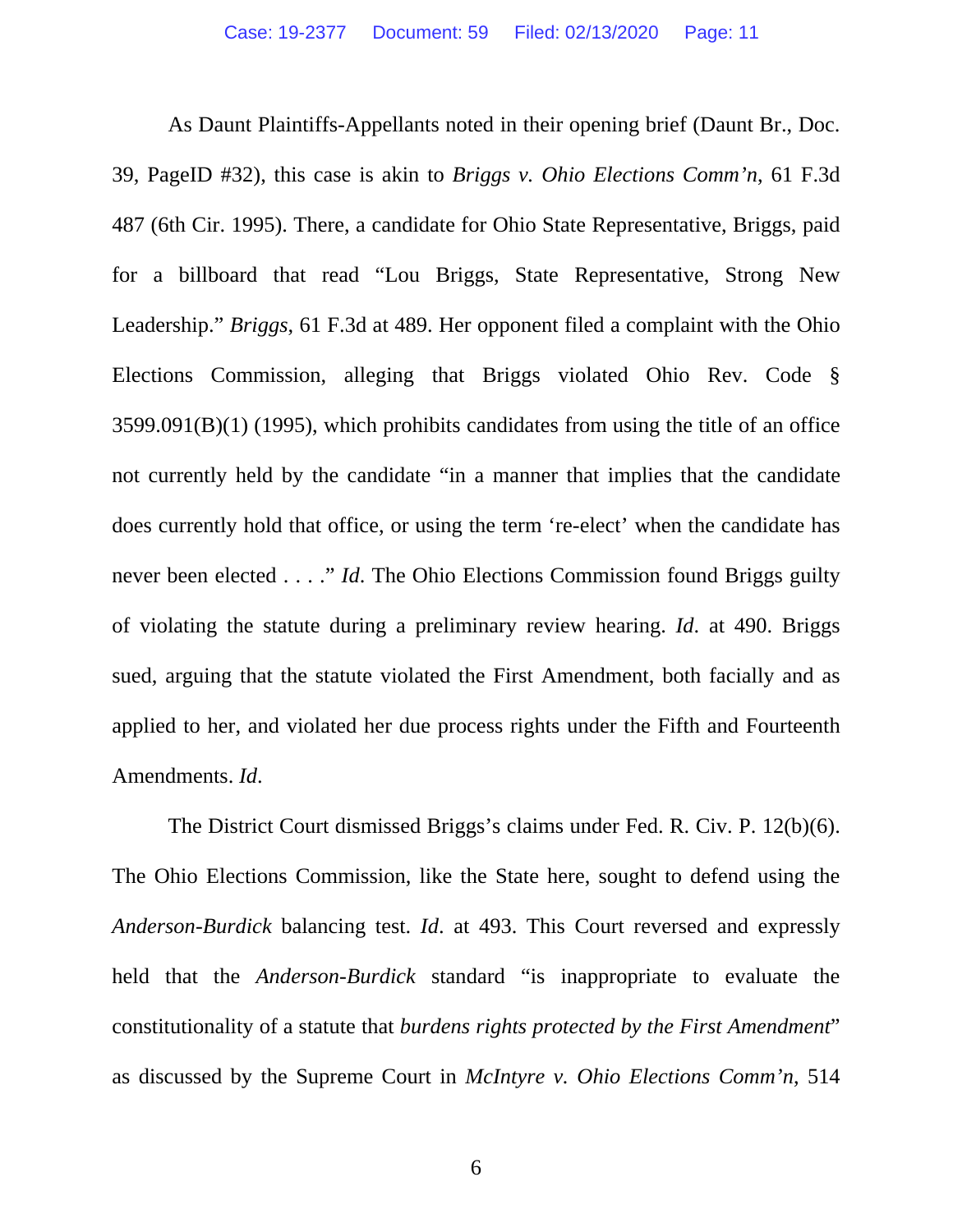U.S. 334 (1995). *Id*. at 493 n.5 (emphasis added) (citing 514 U.S. at 344-46). In so holding, this Court made no distinction between associational rights and speech rights under *Anderson-Burdick*. (State Br., Doc. 45, PageID #32). This should settle the issue.

But why stop there. In *McIntyre* (discussed at Daunt Br., Doc. 39, PageID #31-32), a complainant challenged an Ohio law prohibiting distribution of anonymous campaign literature. 514 U.S. at 337-38. The writing in question was a handbill urging voters to defeat a ballot issue. *Id*. The Ohio Elections Commission, like the State here, relied on *Anderson-Burdick*. *Id*. at 344-46. But the Supreme Court held that *Anderson-Burdick* did not apply because the challenged law was a "regulation of pure speech" and a "direct regulation of the content of speech." *Id*. at 345.

Whether a state law or regulation is "election-related" is not the dividing line for whether a court's review is guided by *Anderson-Burdick*. The *Anderson-Burdick* test applies *only* when a court "evaluate<sup>[s]</sup> a law respecting the right to vote—whether it governs voter qualifications, candidate selection, or the voting process . . . ." *Crawford*, 553 U.S. at 204 (Scalia, J., concurring); (Daunt Br., Doc. 39, PageID #29-34). The inquiry turns on whether the challenged activity involves election administration and the "voting process". *Briggs*, 61 F.3d at 493 n. 5. In the State's view, everything remotely election related is subject to the *Anderson-*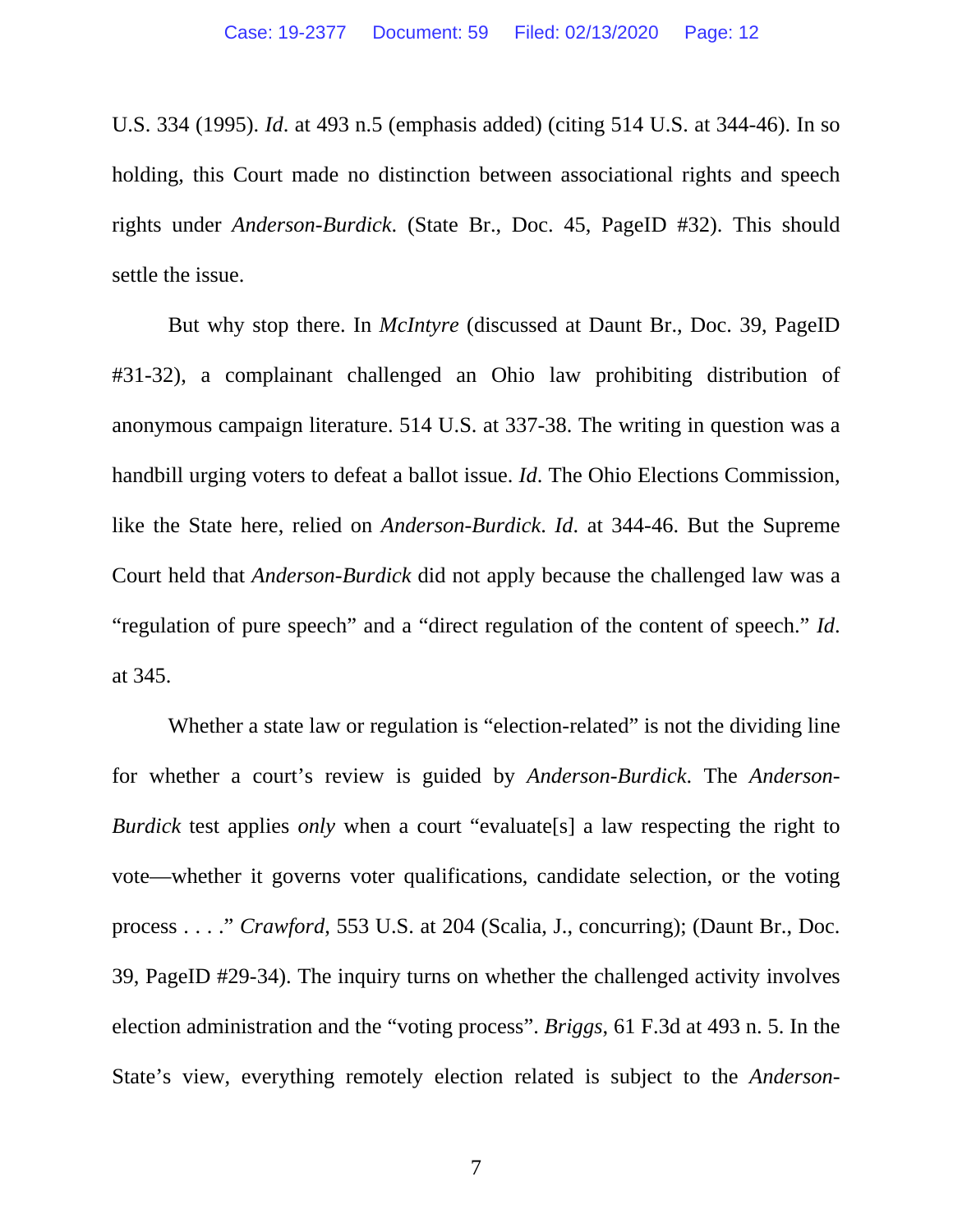*Burdick* framework. Such application of *Anderson-Burdick* has no basis in the law and would be impossible to implement given the competing interests in voting rights and election administration that the *Anderson-Burdick* test is meant to address.

### **II. THIS CASE DOES NOT CONCERN PATRONAGE, SO THE** *ELROD-BRANTI-RUTAN* **STANDARDS DO NOT APPLY.**

Both the State and VNP argue incorrectly—and for the first time on appeal—that this case should alternatively be governed by the standards governing patronage cases developed by *Elrod v. Burns*, 427 U.S. 347 (1976), *Branti v. Finkel*, 445 U.S. 507 (1980), and *Rutan v. Republican Party of Illinois*, 497 U.S. 62 (1990). (State Br., Doc. 45, PageID #58-63); (VNP Br., Doc. 47, PageID #36- 38).

To begin, having failed to raise this issue in the District Court, the State and VNP have waived it. *Singleton v. Wulff*, 428 U.S. 106, 120 (1976) ("It is the general rule, of course, that a federal appellate court does not consider an issue not passed upon below."); *Scottsdale Ins. Co. v. Flowers*, 513 F.3d 546, 552 (6th Cir. 2008) ("an argument not raised before the district court is waived on appeal to this Court").

More substantively, the State and VNP incorrectly equate the Commission's exclusionary criteria to partisan balance requirements. (State Br., Doc. 45, PageID #58-63); (VNP Br., Doc. 47, PageID #36-38) However, in doing so, they gloss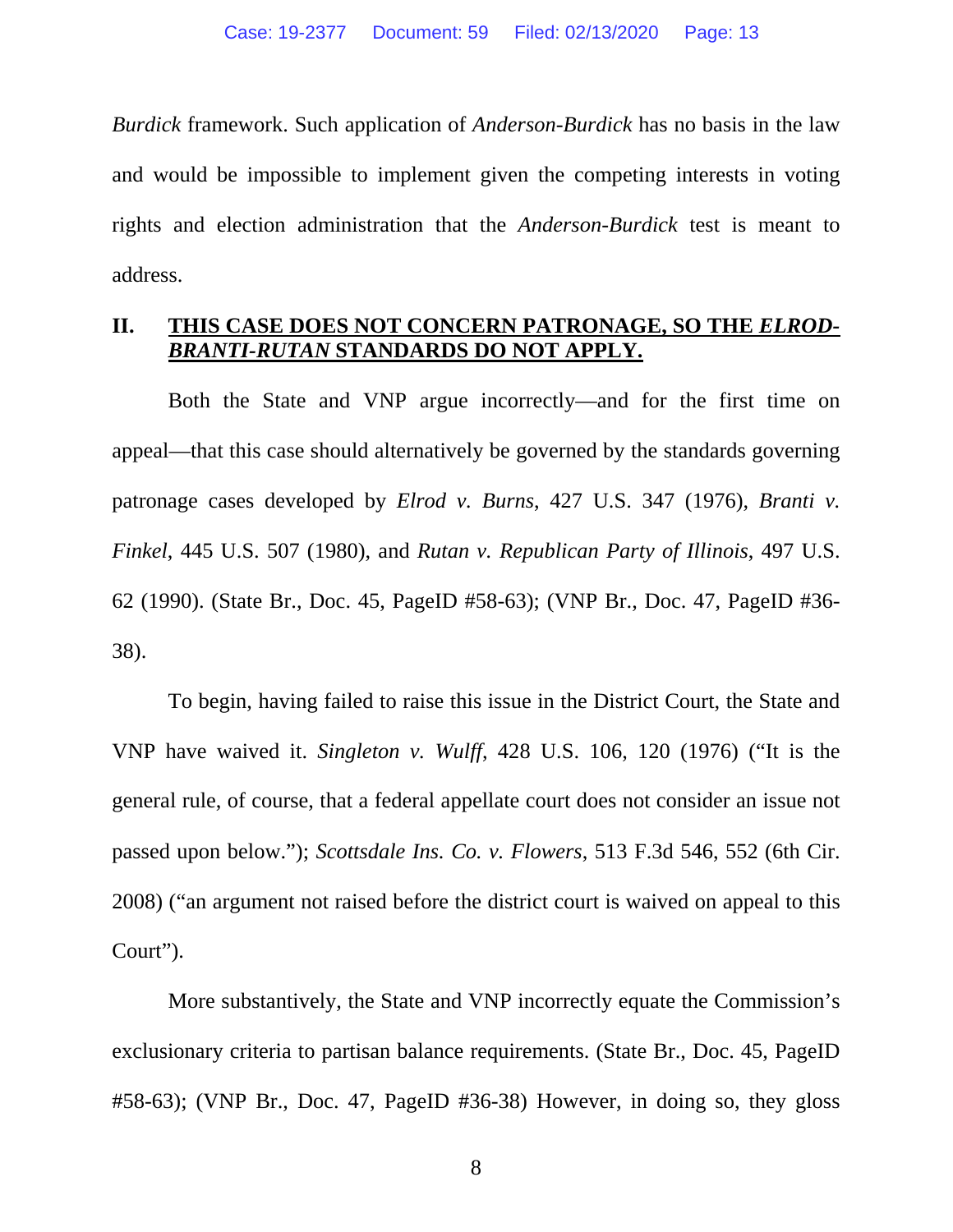over that this case is different from patronage cases. Indeed, this case is not a patronage case at all. Daunt Plaintiffs-Appellants are not challenging the fact that a certain number of Republicans, Democrats, and individuals unaffiliated with either major party may serve on the Commission. The Commission does not exclude people because they are affiliated with one party or another but rather *mandates* that a certain number of partisans—Republicans and Democrats—serve on it. Daunt Plaintiffs-Appellants are not challenging this requirement.

Daunt Plaintiffs-Appellants' actual argument is that the Commission's exclusionary criteria prohibit participation based on the degree or extent of prior exercise of First Amendment rights. In other words, Daunt Plaintiffs-Appellants are not excluded because they are Republicans. Rather, they are excluded because of the extent to which they previously exercised their First Amendment rights—a much more constitutionally troublesome prohibition. Unlike nearly all patronage cases, the Commission excludes individuals based on activity that occurred over half-a-decade before its establishment, while most partisan-balance requirements challenged under the patronage framework exclude individuals based on concurrent or nearly concurrent party affiliation.

 For this proposition, VNP relies heavily on a district court opinion from a different circuit: *Albers-Anders v. Pocan*, 905 F. Supp. 2d 944 (W.D. Wis. 2012). It is telling that VNP points to a singular case that has no precedential or

9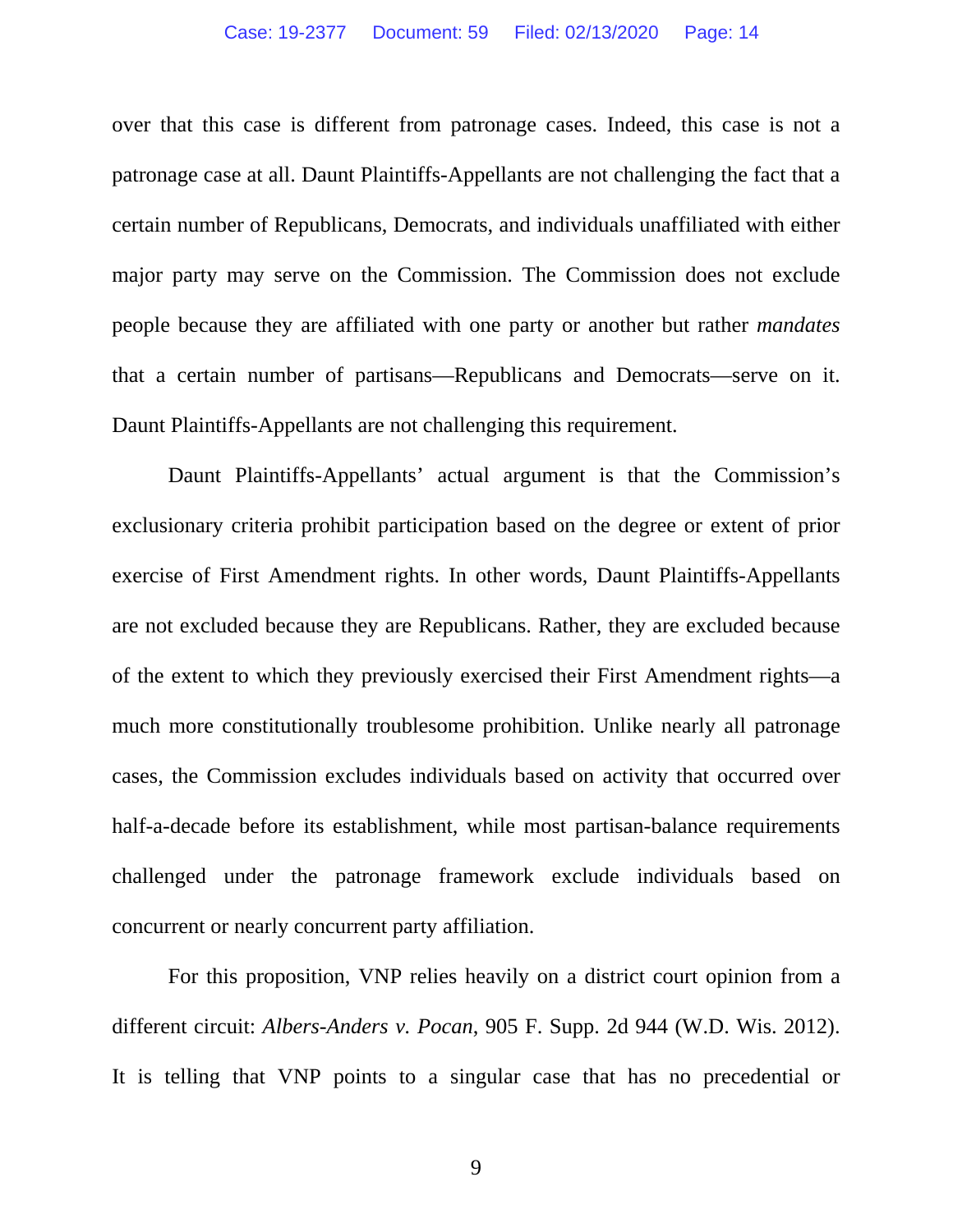persuasive effect on this Court. *See, e.g., Bridgeport Music, Inc.*, 410 F.3d at 802 n.16; *Bank of Am., N.A. v. Moglia*, 330 F.3d at 949.

In addition, the portion of the *Albers-Anders* opinion on which VNP relies is incorrect. Even that court noted that "[t]he parties have not cited any cases holding that a public employer may choose not to hire a particular applicant for a nonpartisan position because of the applicant's history of partisan political activity." *Albers-Anders*, 905 F. Supp. 2d at 951. Nor could they: as evidenced by the State and VNP's lack of authority, those cases do not exist. That court just cited an amalgam of patronage cases and cases prohibiting partisan activity while a public employee—circumstances that do not exist here.

Further, the asserted state interest in *Albers-Anders* is different: to maintain "political neutral[ity]" in the position of committee clerk. *Id*. at 950-51. That is not Michigan's interest in the exclusionary provisions because the Commission *must* be made up of a certain number of Republicans and Democrats. The problem here is that the government has put its "thumb on the scale" to determine which "partisans" are "too partisan" to serve. It is impermissible for the government to make judgments about who is "too partisan" based on past First Amendment activity, particularly when those judgments stretch to include individuals who may have had a child working as an office clerk for a nonpartisan lobbyist nearly six years ago.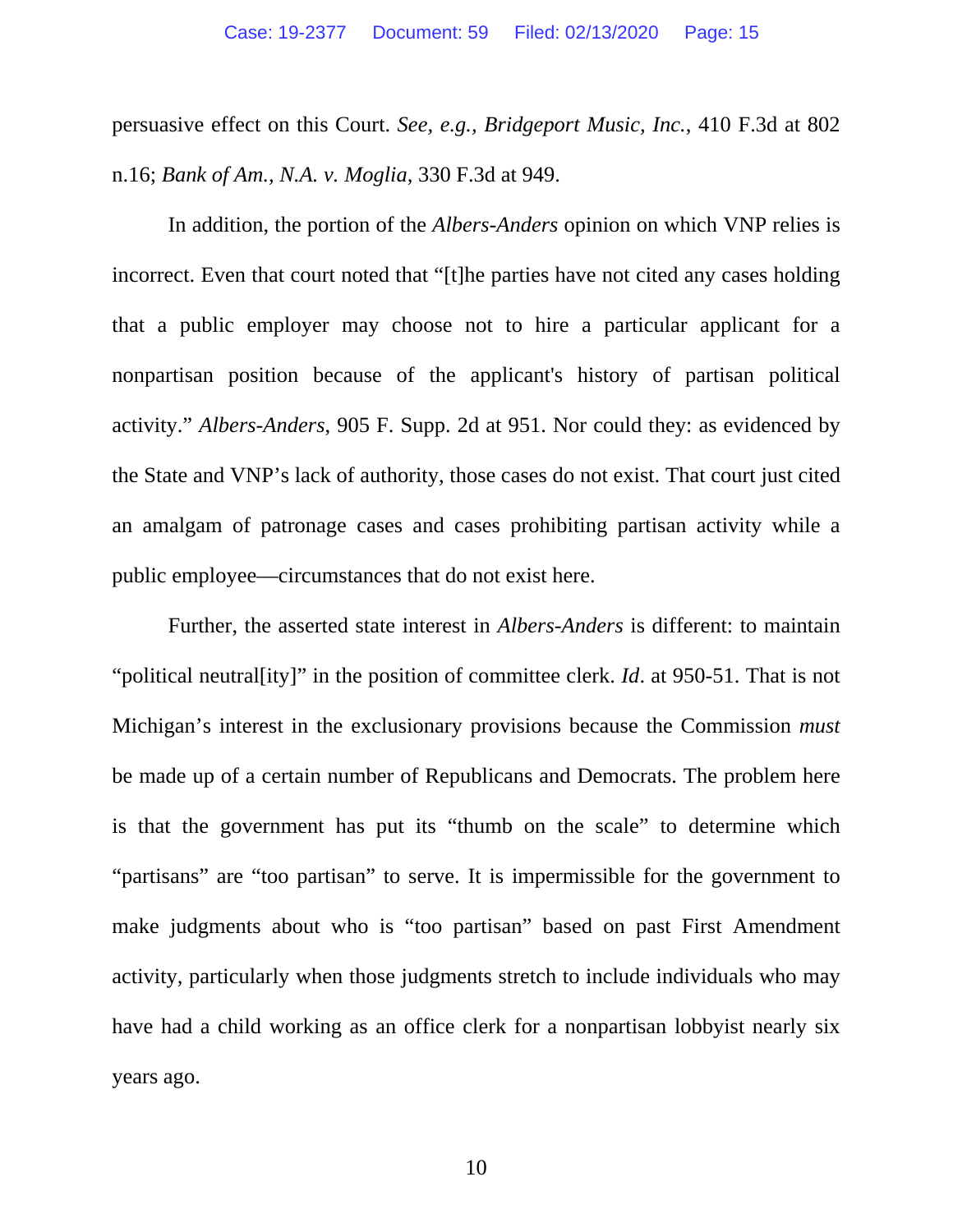#### **III. THE SELECTION CRITERIA ARE UNCONSTITUTIONAL.**

# **A. Heightened Scrutiny Applies to Daunt Plaintiffs-Appellants' Claims.**

While it is certain that the *Anderson-Burdick* standard and "deferential approach" do not apply, there is no clearly controlling precedent dictating the appropriate level of scrutiny to apply because this is a unique case. Regardless of whether strict scrutiny or exacting scrutiny applies, Daunt Plaintiffs-Appellants are likely to succeed on their claims.

"If there is any fixed star in our constitutional constellation, it is that no official, high or petty, can prescribe what shall be orthodox in politics, nationalism, religion, or other matters of opinion or force citizens to confess by word or act their faith therein." *W. Va. State Bd. of Educ. v. Barnette*, 319 U.S. 624, 642 (1943). Yet, the Commission's exclusionary criteria punish individuals and their family members for their previous registration as lobbyists. Some courts have applied a strict-scrutiny standard in assessing the constitutionality of laws that burden the right to petition government. *See, e.g., United States v. Harriss*, 347 U.S. 612, 626 (1954) (analyzing a lobbying-disclosure law under a test resembling strict scrutiny); *Minn. State Ethical Practices Bd. v. Nat'l Rifle Ass'n of Am.*, 761 F.2d 509, 511 (8th Cir. 1985) (per curiam) (asking whether a law requiring lobbyists to register and file disclosures served a "compelling" interest); *Brinkman v. Budish*, 692 F. Supp. 2d 855, 862-65 (S.D. Ohio 2010) (applying strict scrutiny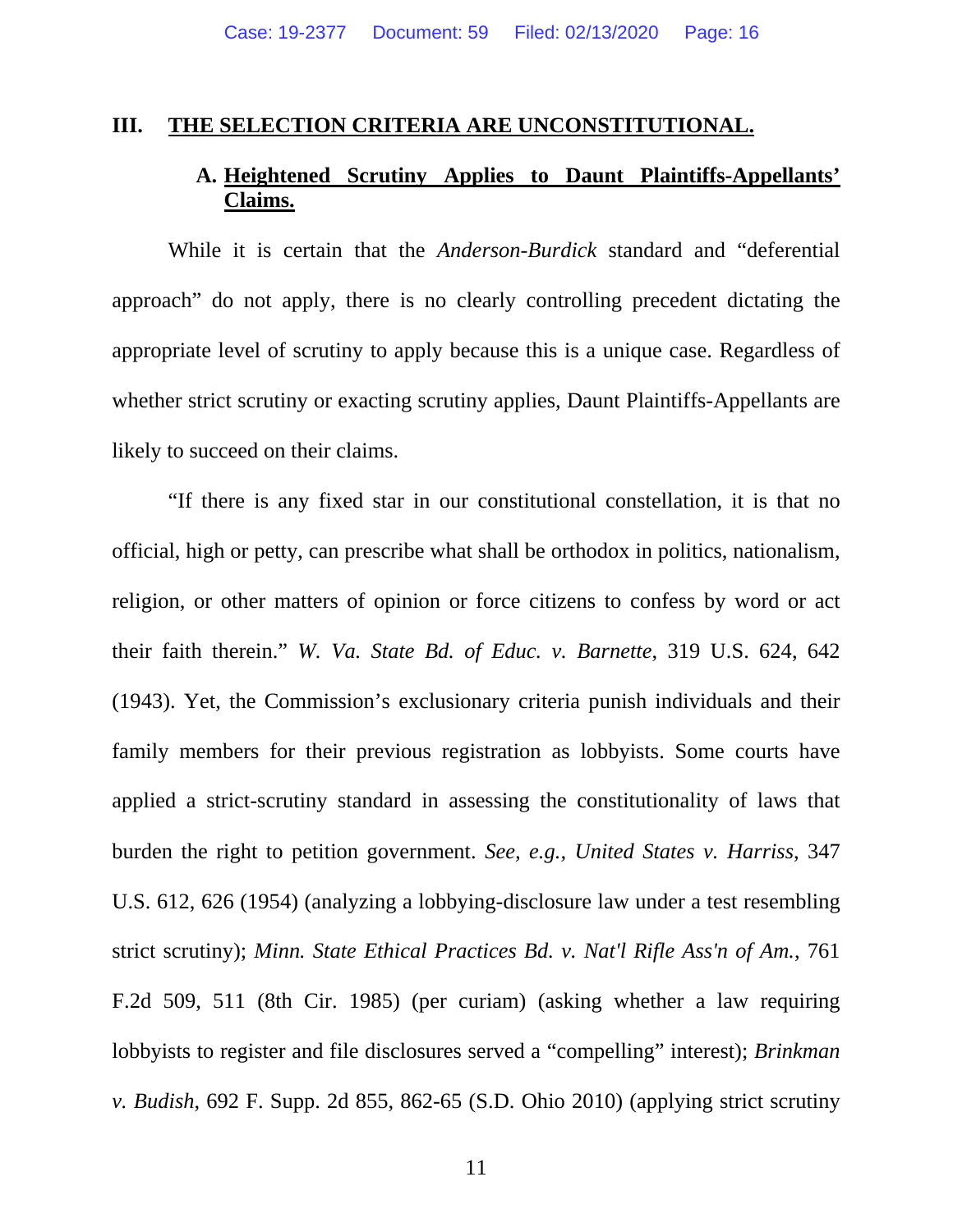to a law that prohibited former members of the Ohio General Assembly from representing another person or organization before the General Assembly for a period of one year subsequent to their departure from office.). Under strict scrutiny, a challenged law must be narrowly tailored to achieve a compelling governmental interest. *Citizens United v. FEC*, 558 U.S. 310, 340 (2010) (citing *WRTL*, 551 U.S., at 464 (opinion of Roberts, C. J.)).

The Commission's exclusionary criteria also punish individuals who engage in political speech by excluding former political candidates; officers and leaders of political parties; employees of elected officials, candidates, or political committees; and their family members from participating in the Commission. Courts have applied strict scrutiny to laws that suppress political speech as well. *E.g.*, *Citizens United*, 558 U.S. at 340. Similarly, the Supreme Court has applied strict scrutiny to regulations of the time, place, or manner of protected speech. *See, e.g.*, *Ward v. Rock Against Racism*, 491 U.S. 781, 791 (1989).

 Because the Commission's exclusionary criteria burden the right to petition government, suppress political speech, and implicate other constitutional rights, strict scrutiny should apply.

#### **B. The Commission's Exclusionary Criteria Fail Strict Scrutiny.**

Under strict scrutiny, a challenged law must be narrowly tailored to achieve a compelling governmental interest. *Citizens United*, at 340. Here, the exclusion of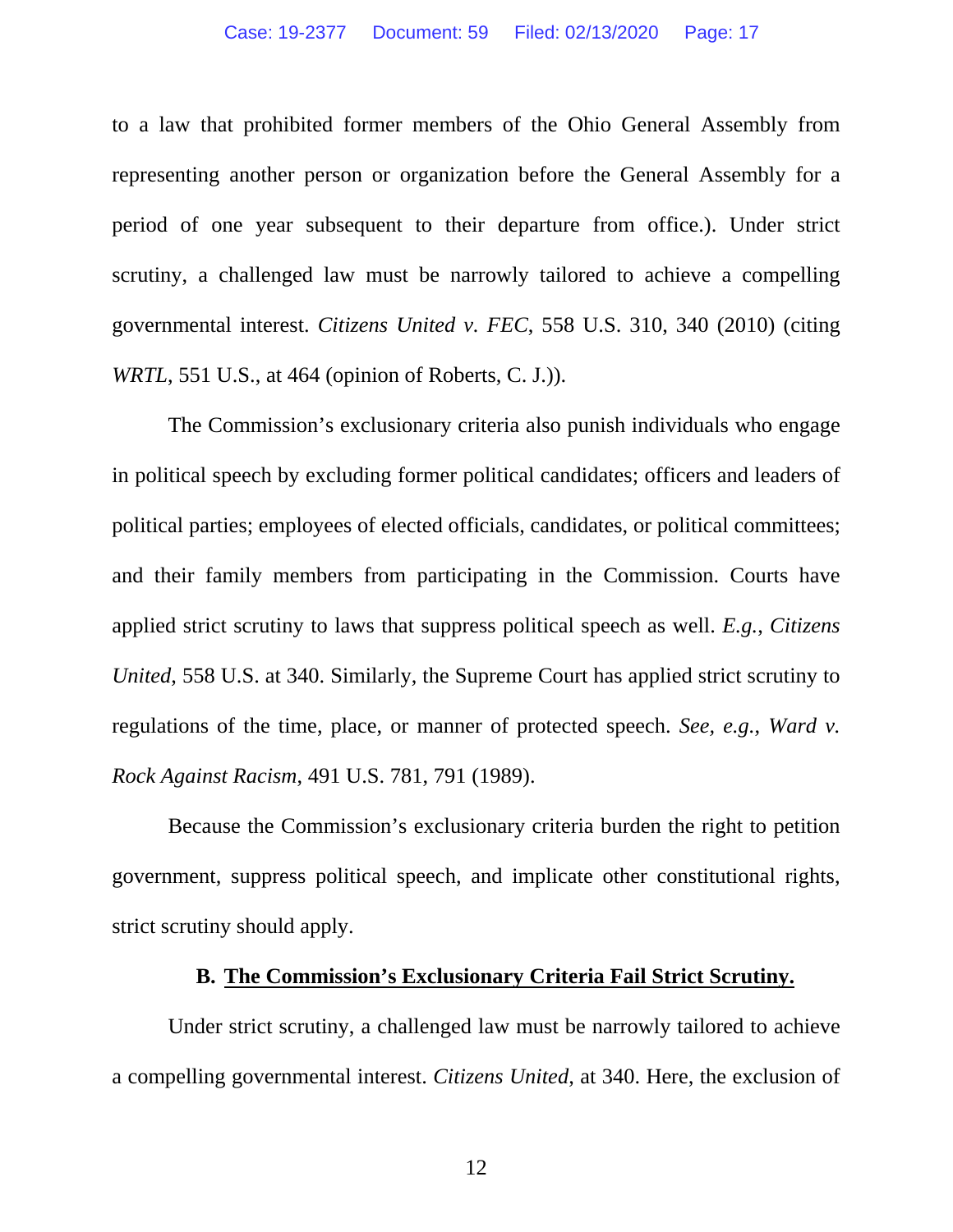Plaintiffs-Appellants from eligibility to serve on the Commission acts as an unconstitutional condition on employment because it is both over- and underinclusive, rather than narrowly tailored. (Daunt Br., Doc. 39, PageID #40-50). Accordingly, the criteria are unconstitutional under the First Amendment.

The State and VNP argue that the exclusionary criteria further Michigan's interest in eliminating undue political influence in redistricting because it is akin to eliminating conflicts-of-interest. *See generally* (State Br., Doc. 45); (VNP Br., Doc. 47). But the exclusionary criteria are both an over-broad and an under-broad method by which to reduce undue political influence and "conflicts-of-interest."<sup>3</sup>

## **1. The Commission Criteria Are Not Tailored Because They Look To Prior Conduct.**

First, the State's and VNP's contention that the exclusionary criteria eliminate conflicts-of-interest dooms the criteria to be both over- and under-broad because they look to prior conduct as well as conduct that is contemporaneous with

 $3$  There is a serious question as to whether these are the actual state interests. The purportedly "nonpartisan" California Redistricting Commission generated a district map that was far more gerrymandered in favor of Democrats than even a Legislature with Democratic super majorities ever attempted. *See, e.g.*, *Will GOP be fooled again by California Redistricting Commission?*, The Orange County Register (July 13, 2019), available at https://bit.ly/3byOoOA. And the similarly "nonpartisan" Arizona Redistricting Commission was sued for selecting a partisan Democratic firm as mapping consultant and for systematically overpopulating Republican-plurality districts while underpopulating Democrat-plurality districts. *Republicans Challenge Arizona Redistricting*, Courthouse News (May 2, 2012), available at https://bit.ly/37ncAzU.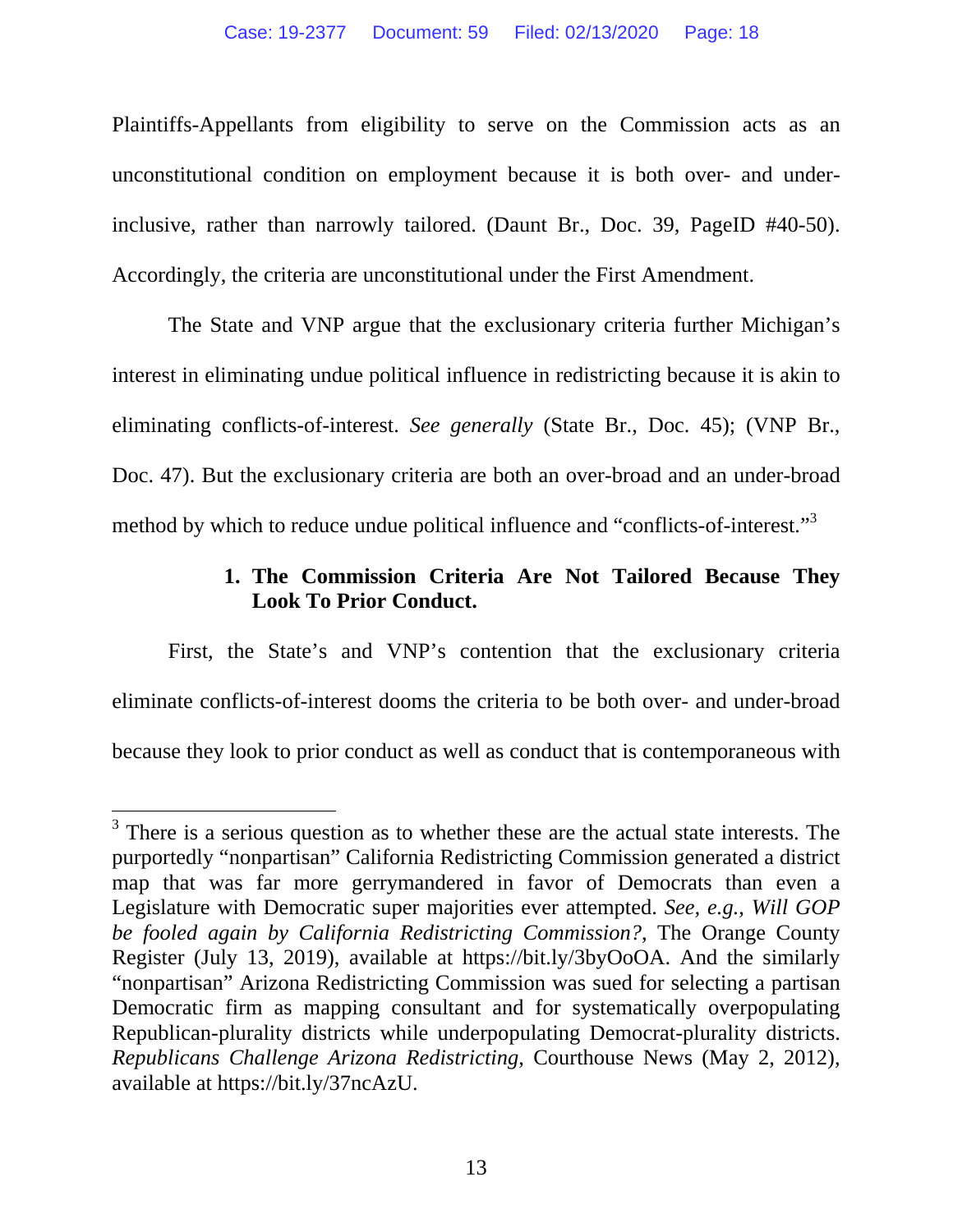or subsequent to commission membership. The conflict-of-interest perspective might make sense if the criteria only prohibited those who were *actively* engaged in political conduct from serving on the Commission because that is how conflictsof-interest work: a person is *presently* bound by two or more competing interests. For example, in legal ethics canon and *habeas corpus* jurisprudence, successive representation does not implicate the same heightened concerns as simultaneous representation. *See, e.g., Cuyler v. Sullivan*, 446 U.S. 335, 350 (1980) ("until a defendant shows that his counsel *actively* represented conflicting interests, he has not established the constitutional predicate for his claim of ineffective assistance.") (emphasis added); *Mickens v. Taylor*, 535 U.S. 162, 176 (2002) (noting that Supreme Court has never applied the heightened protections from its conflict-ofinterest jurisprudence to cases of successive representation); *accord McFarland v. Yukins*, 356 F.3d 688, 701 (6th Cir. 2004); *Lordi v. Ishee*, 384 F.3d 189, 193 (6th Cir. 2004) (presumed prejudice standard does not apply to successive representation cases).

Why then *must* the Commission exclude individuals who have engaged in protected First Amendment activities as long as six years prior? Someone whose mother worked on a state representative campaign during the 2016 election cycle has no conflict of interest in redistricting. Similarly, someone who was formerly a registered lobbyist 6 years ago (or whose mother was), but who is not currently a

14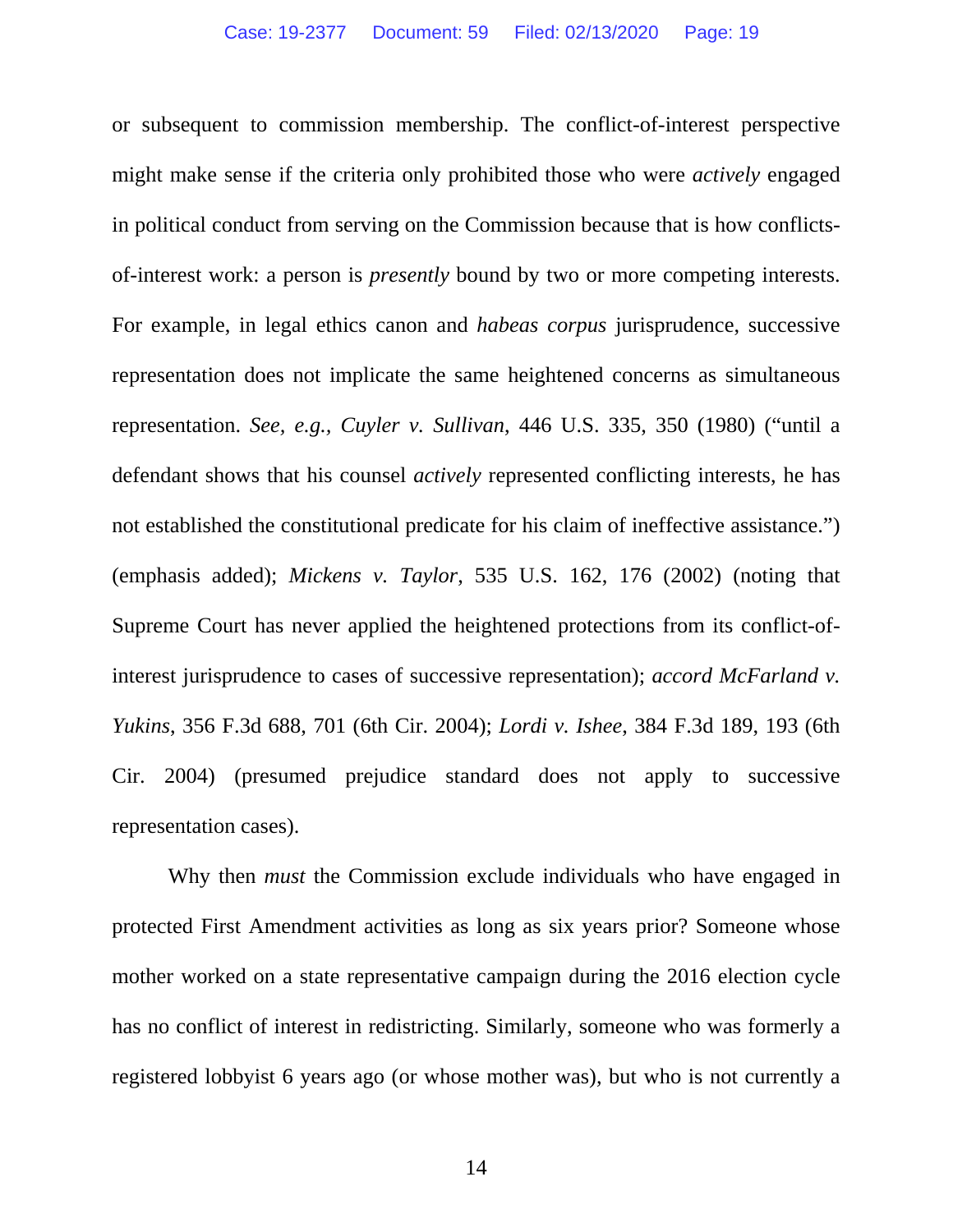registered lobbyist, has no conflict of interest in redistricting. The exclusionary criteria exclude far more individuals without justification than are necessary to achieve the stated governmental interest.

At the same time, the criteria exclude too few people to achieve their purported interest because they not only allow partisans to serve on the Commission, but also *mandate* that they do so. This is so even though a rank partisan is likely to have considerably more conflicts of interest than someone who might have been a non-partisan lobbyist, or who had a son or daughter employed by such a lobbyist. Accordingly, the exclusionary criteria are not narrowly tailored to further a compelling government interest.

### **2. The Commission Criteria Are Not Tailored And Under-Inclusive.**

Second, the exclusionary criteria are not narrowly tailored because the Commission already prohibits conflicts-of-interest from impacting the Commission through other means. As the State concedes, "Commission members are required to perform their duties 'in a manner that is impartial and reinforces public confidence' in the redistricting process." (State Br., Doc. 45, PageID #39) (citing Mich. Const., Art. 4,  $\S6(10)$ ). The State also concedes that "as state officers all commissioners must act in the best interests of the public since an officer cannot be in a position where private interests conflict with public duties or tempt the officer to act contrary to public interest." (State Br., Doc. 45, PageID #39-40) (citing 63C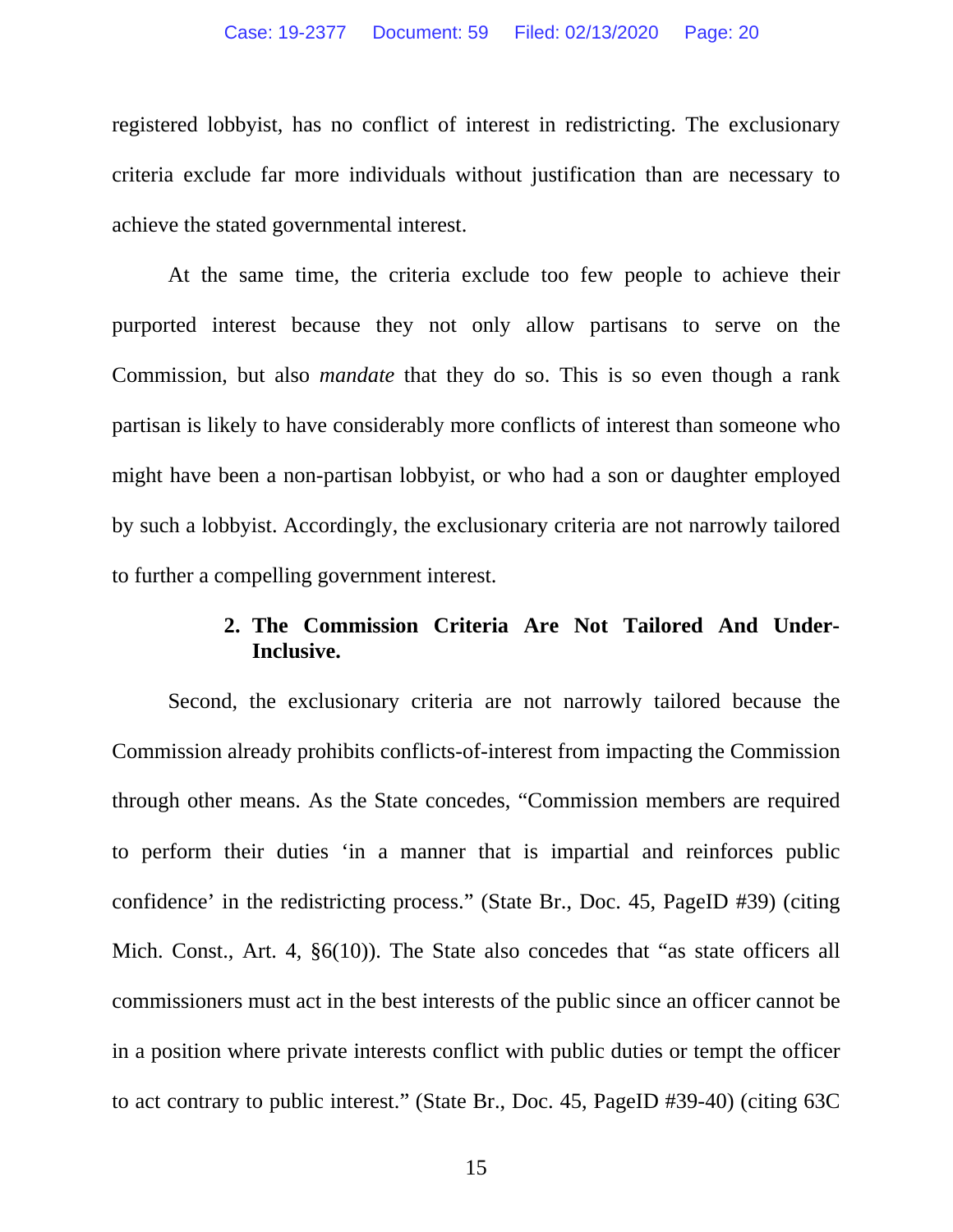Am. Jur. 2d, Public Officers and Employees, §246; *People v Township Board of Overyssel*, 11 Mich. 222, 225 (Mich. 1863); 1863 WL 2386 ("All public officers . . . are trusted with public functions for the good of the public; to protect, advance and promote its interests, and not their own.")). If Commissioners are already prohibited from allowing conflicts to influence their actions by a number of different laws, why then is the Commission excluding individuals based on their constitutionally protected activities to avoid "conflicts-of-interest"? Such an application is clearly over-broad. *See Reed v. Town of Gilbert, Ariz.*, 135 S. Ct. 2218, 2231-32 (2015) (A law regulating speech is not narrowly tailored if it fails to advance the government's interests; the law is also not narrowly tailored if it is either over- or under-inclusive, and is not the least restrictive means among available, effective alternatives.).

The Commission already contains concurrent restrictions prohibiting incumbents and current candidates from participating, not to mention prospective restrictions on Commission members running for political office after drawing the district lines. These restrictions sufficiently address present conflicts-of-interest, such as Commission members acting in a way to favorably affect their own district lines.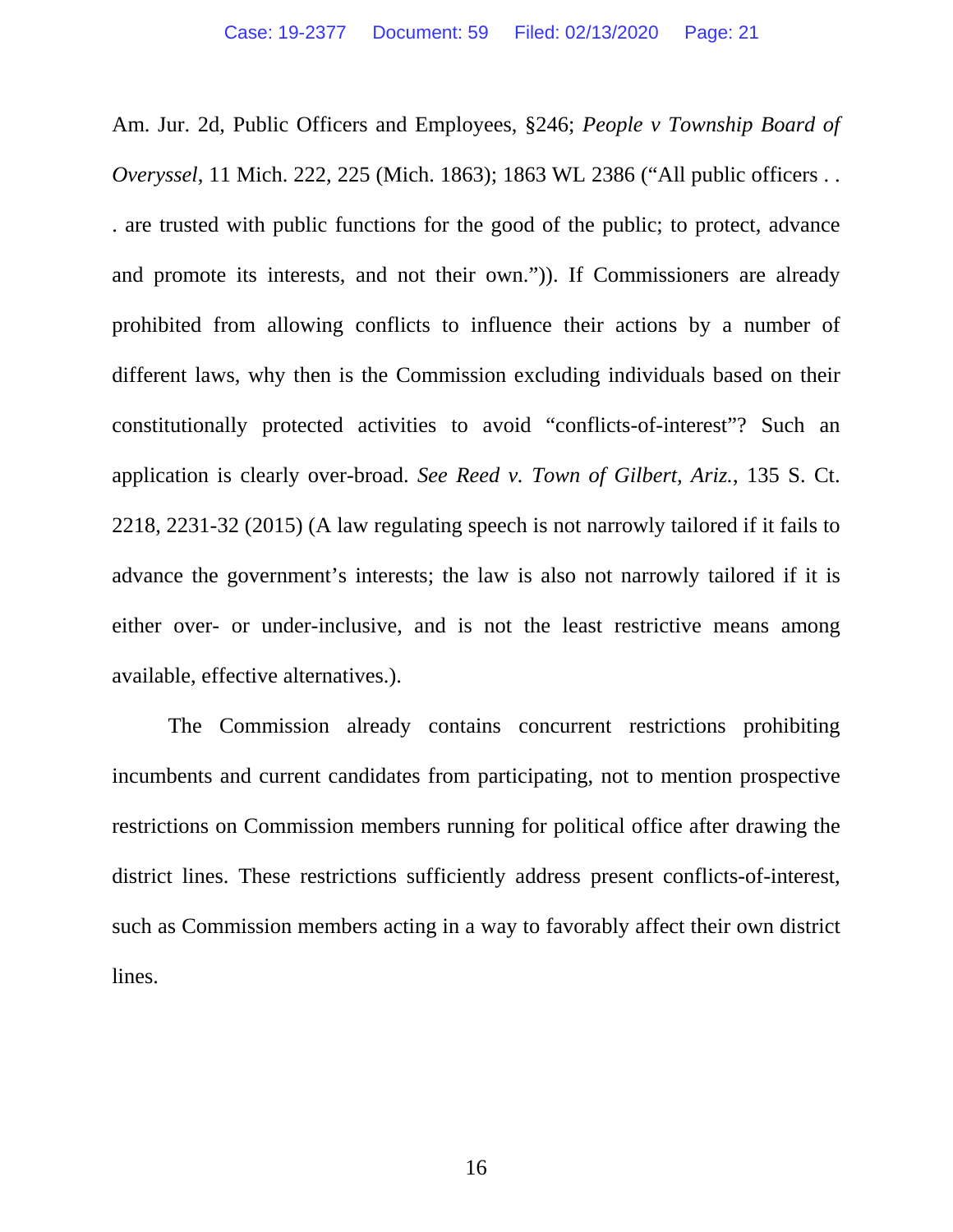### **3. The Commission Criteria Are Not Tailored Because They Do Not Exclude.**

The Commission's exclusionary criteria are also under-inclusive. In this regard, only partisan candidates and elected officials are excluded. *See* Mich. Const. Art. 4, §6(1)(B). Nonpartisan officials are not excluded from serving on the Commission, but as the State concedes, "[n]onpartisan officials and candidates can be as entrenched in the political machinery of government as much as any partisan, and thus have personal interests in who is elected in a particular district and therefore how it is drawn." (State Br., Doc. 45, PageID #47). In Michigan, for example, county and township elected officials are predominantly Republican. Elected officials in cities are predominantly Democrat. The exclusionary criteria prohibit county and township elected officials but allow city elected officials to serve on the Commission. Are major officeholders in the City of Detroit less partisan than a clerk in a rural township? Clearly not. Such curious line drawing suggests motives and interests other than those the State advances. But at a minimum, by the State's own admission, the exclusionary criteria are underinclusive.

To push their conflict-of-interest narrative, VNP points to *Nevada Commission on Ethics v. Carrigan*, 564 U.S. 117 (2011). This case highlights Daunt Plaintiffs-Appellants' points. *Carrigan* dealt with concurrent and prospective conflicts—not previous conflicts—which makes the provisions at issue

17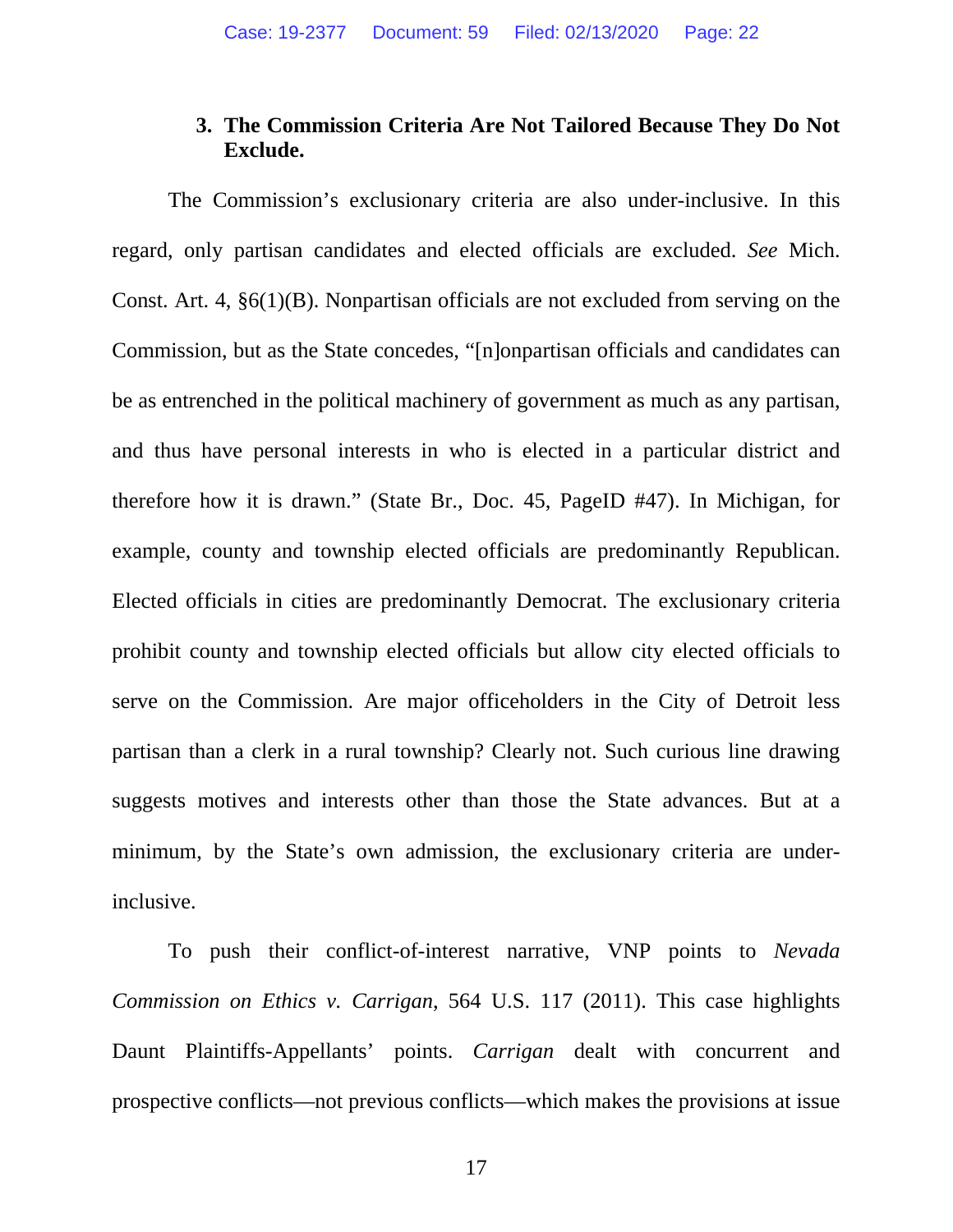there clearly inapposite to the Commission's exclusionary criteria. *Carrigan*, 564 U.S. at 119-120. There, the campaign manager of the public official was seeking official action before the public body on which his candidate / client was *currently* serving.

Finally, the Secretary, in exaggerating its claimed interest in reducing political influence on the redistricting process, repeatedly cites and quotes to the opinion of the United States District Court for the Eastern District of Michigan in *League of Women Voters of Michigan v. Benson*. (State Br., Doc. 45, PageID #19, 38) (citing 373 F. Supp. 3d 867 (E.D. Mich. 2019), *vacated* 140 S. Ct. 429 (2019) omitting citation to 140 S. Ct. 429). But that opinion was vacated by the Supreme Court on October 21, 2019. *Id*. The Secretary further cites and quotes repeatedly from *Rucho v. Common Cause*, 139 S. Ct. 2484, the very opinion for which *League of Women Voters* was vacated and remanded for further consideration. 140 S. Ct. at 429-30.

# **C. The Commission's Exclusionary Criteria Also Fail a** *Pickering*  **Analysis.**

As a fallback, both the State and VNP argue that if their preferred standards of review are not applicable, this Court should use a *Pickering* analysis. (State Br.,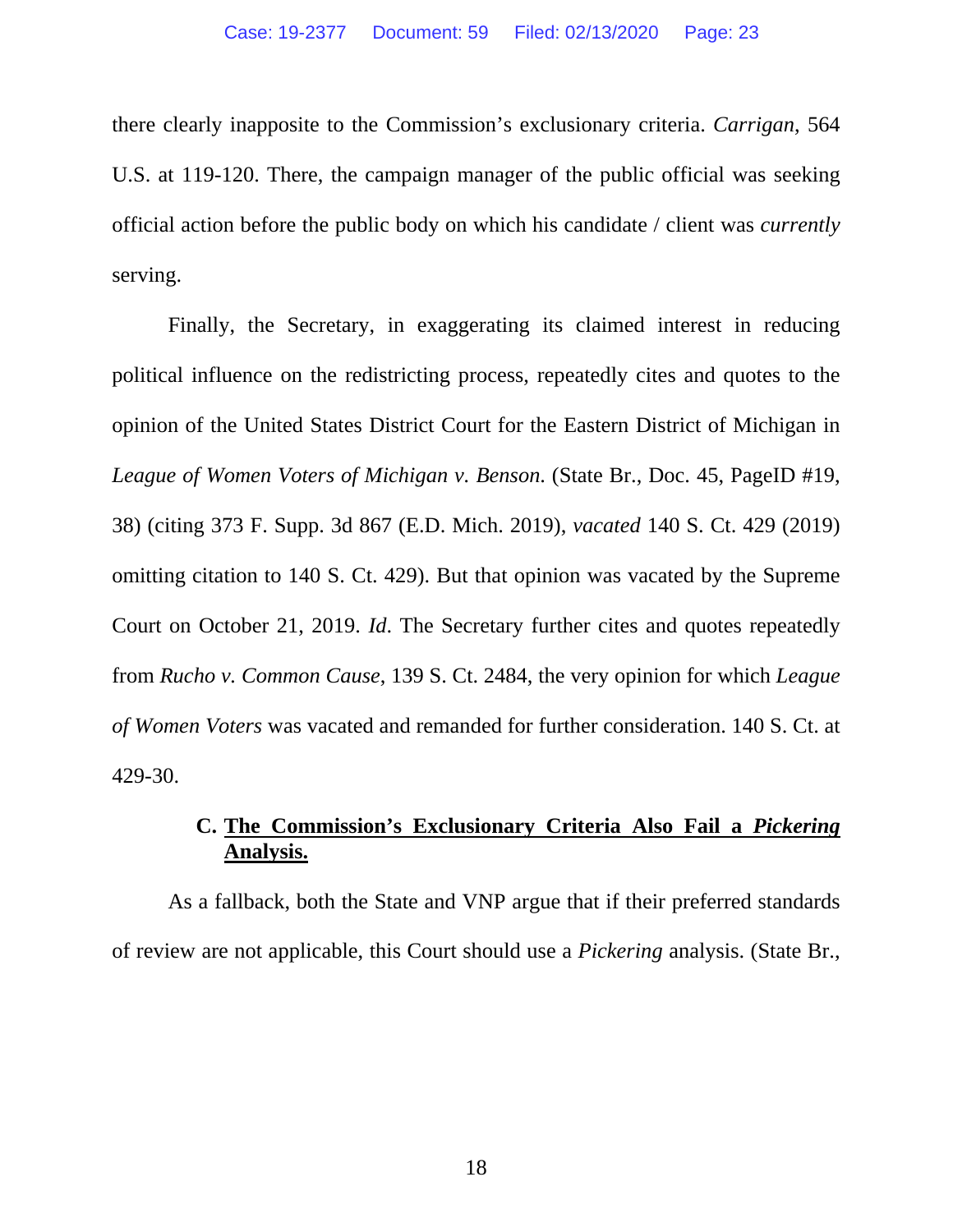Doc. 45, PageID #63-65); (VNP Br., Doc. 47, PageID #40-43).<sup>4</sup> But that standard—exacting scrutiny—does not help them.

For starters, it is not clear how *Pickering* could even be applied to the Commission's exclusionary criteria. After all, the *Pickering* balancing test is used "to determine if the employee's free speech interests outweigh the *efficiency interests* of the government as employer." *Scarbrough v. Morgan Cty. Bd. of Educ.*, 470 F.3d 250, 255 (6th Cir. 2006) (quoting *Rose v. Stephens*, 291 F.3d 917, 920 (6th Cir. 2002) (emphasis added). The State and VNP gloss over that *Pickering* balancing is justified not by *any* stated government interest, but government interests in operational efficiency. *Pickering v. Bd. of Educ.*, 391 U.S. 563, 568 (1968); *Connick v. Myers*, 461 U.S. 138, 151 (1983); *Schorfhaar v. McGinnis*, NO. 98-1275, 2000 U.S. App. LEXIS 16219, at \*11 (6th Cir. July 7, 2000). The problem is that the State and VNP do not justify the exclusionary criteria as promoting efficient operation of the Commission, nor could they. At best, as discussed at length above, the exclusionary criteria promote (in over- and under-inclusive ways) an interest in preventing some sort of conflict-of-interest in the redistricting process. Given the choice between *Pickering*'s exacting scrutiny

 $4$  VNP even goes so far as to argue that Plaintiffs-Appellants' claims should be subject to *both Pickering* and the "deferential approach." As discussed earlier in this brief, the "deferential approach" has no place in this case. *See supra* at 3. (*See also* VNP Br., Doc. 47, PageID #17-30).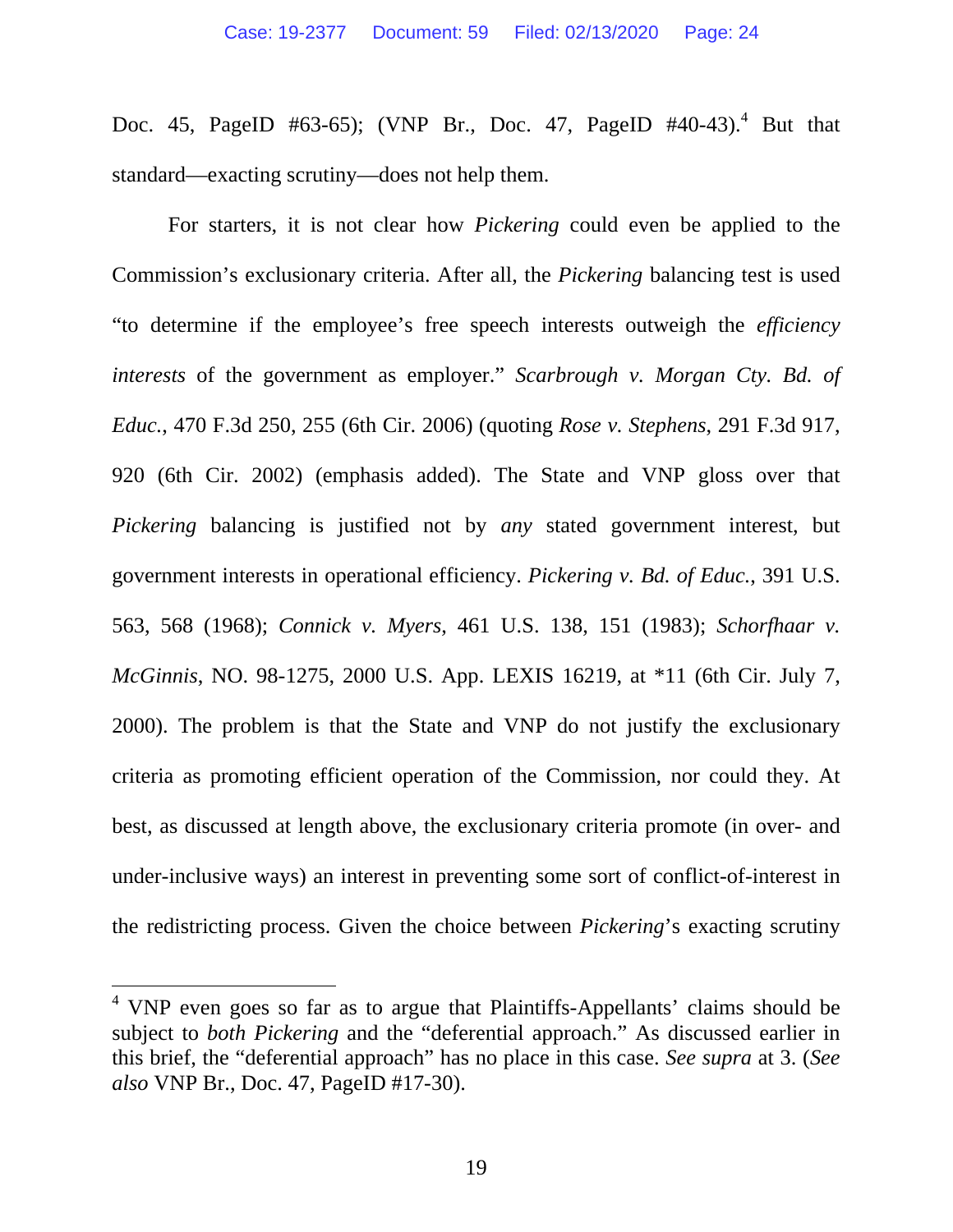and some form of heightened or strict scrutiny, then, it is heightened or strict scrutiny that should be applied.

In addition, the *Pickering* framework was developed for use in cases that involve "*one* employee's speech and its impact on *that* employee's public responsibilities"—a very different context from the present case. *Janus v. AFSCME*, *Council 31*, 138 S. Ct. 2448, 2472 (2018) (emphasis added) (citing *United States v. Nat'l Treasury Emples. Union*, 513 U.S. 454, 467 (1995)). The Commission's exclusionary criteria involve blanket prohibitions based on past First Amendment protected activities. While the Supreme Court has sometimes looked to *Pickering* in examining general rules affecting a range of employees, it has acknowledged that "the standard *Pickering* analysis requires modification in [these kinds of] situation(s)." *Id*. (citing 513 U.S. at 466-68). "A speech-restrictive law with widespread impact," the Supreme Court has said, "gives rise to far more serious concerns than could any single supervisory decision." *Id*. (citing 513 U.S. at 468) (internal quotation marks omitted).

For that reason, "when such a law [*i.e.*, a speech-restrictive law with widespread impact] is at issue, the government must shoulder a correspondingly heavier burden, and is entitled to considerably less deference in its assessment that a predicted harm justifies a particular impingement on First Amendment rights." *Id.* (cleaned up) (internal citations and quotation marks omitted). These

20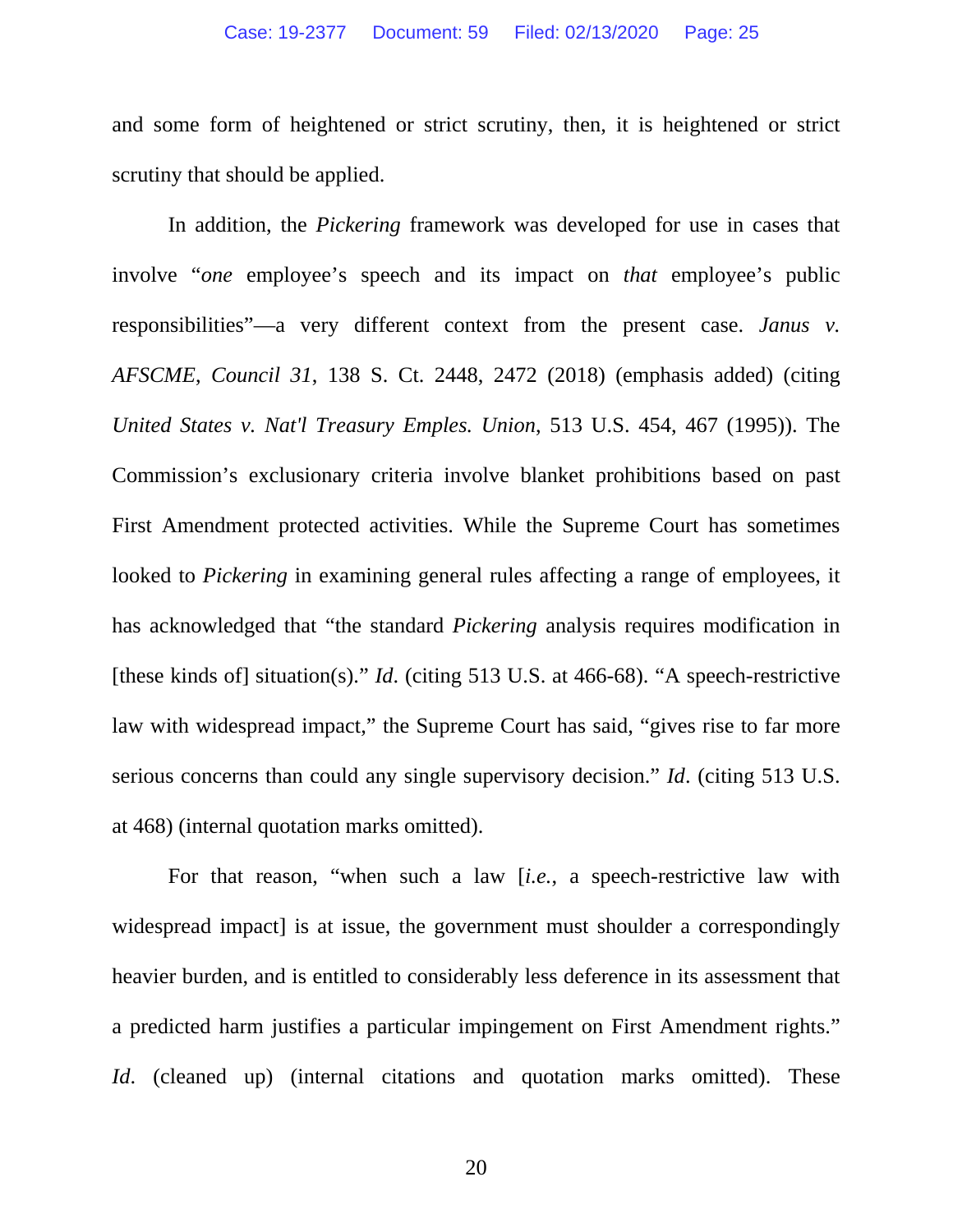adjustments result in a test that is more akin to exacting scrutiny than the traditional *Pickering* analysis. *Janus*, 138 S. Ct. at 2458-59, 2465, 2472. Accordingly, if *Pickering* does apply to this case, the appropriate standard would be exacting scrutiny, if not a more demanding standard. *Id*. at 2465 (rejecting application of rational basis review to free-speech jurisprudence and declining to foreclose the possibility that strict scrutiny applies because the scheme at issue could not survive even under exacting scrutiny). *See also generally Nat'l Treasury Emples. Union*, 513 U.S. 454.

Exacting scrutiny is only slightly less demanding than strict scrutiny. Burdens on First Amendment rights must "serve a compelling state interest that cannot be achieved through means significantly less restrictive of associational freedoms." *Janus*, 138 S. Ct. at 2465. As the Supreme Court instructs:

Under *Pickering* and later cases in the same line, employee speech is largely unprotected if it is part of what the employee is paid to do, or if it involved a matter of only private concern. On the other hand, when a public employee speaks as a citizen on a matter of public concern, the employee's speech is protected unless the interest of the state, as an employer, in promoting the efficiency of the public services it performs through its employees' outweighs the interests of the employee, as a citizen, in commenting upon matters of public concern.

*Janus*, 138 S. Ct. at 2473 (cleaned up) (internal citations and quotation marks omitted). Accordingly, it is exacting scrutiny, rather than the "deferential approach," in which *Pickering* balancing operates in the context of this case.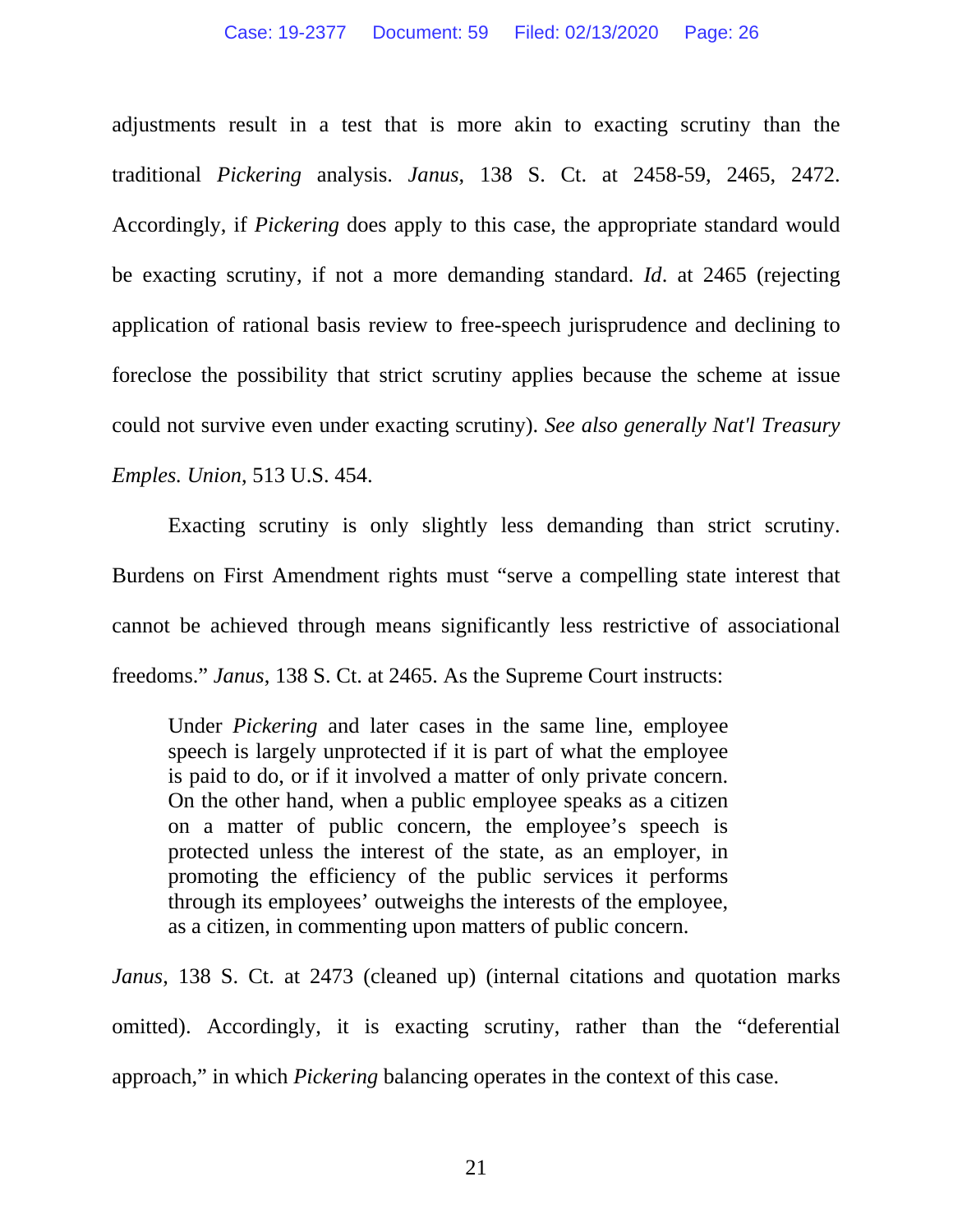Here, the Commission's exclusionary criteria fail under exacting scrutiny. Daunt Plaintiffs-Appellants, and those similarly situated to them, have unquestionably spoken on matters of public concern through their previous participation in the political process. The State's interest in preventing "conflictsof-interest" in the redistricting process is not related to government efficiency because there is no fit. Those interests, even if compelling, can and are achieved through less restrictive means—the conflict-of-interest restrictions embodied in the Commission and other laws, prospective restrictions on Commission members running for political office after they drew the district lines, and concurrent restrictions on incumbents or current candidates.

In sum, the exclusionary criteria are not well suited to avoid conflicts of interest. Other laws, already in place, are well suited. There are no other apparent state interests that are relevant to the analysis. By definition, the exclusionary criteria are not achieving a compelling state interest, and to the extent preventing conflicts of interest is a compelling state interest, it can be—indeed already is achieved through means significantly less restrictive of associational freedoms. Accordingly, the exclusionary criteria fail under a *Pickering* analysis and Daunt Plaintiffs-Appellants are likely to succeed on the merits of their claims.<sup>5</sup>

 $<sup>5</sup>$  Daunt Plaintiffs-Appellants maintain that the remaining preliminary injunction</sup> factors continue to weigh in Plaintiffs-Appellants' favor and that the exclusionary criteria are not severable from the Commission's scheme as a whole. They find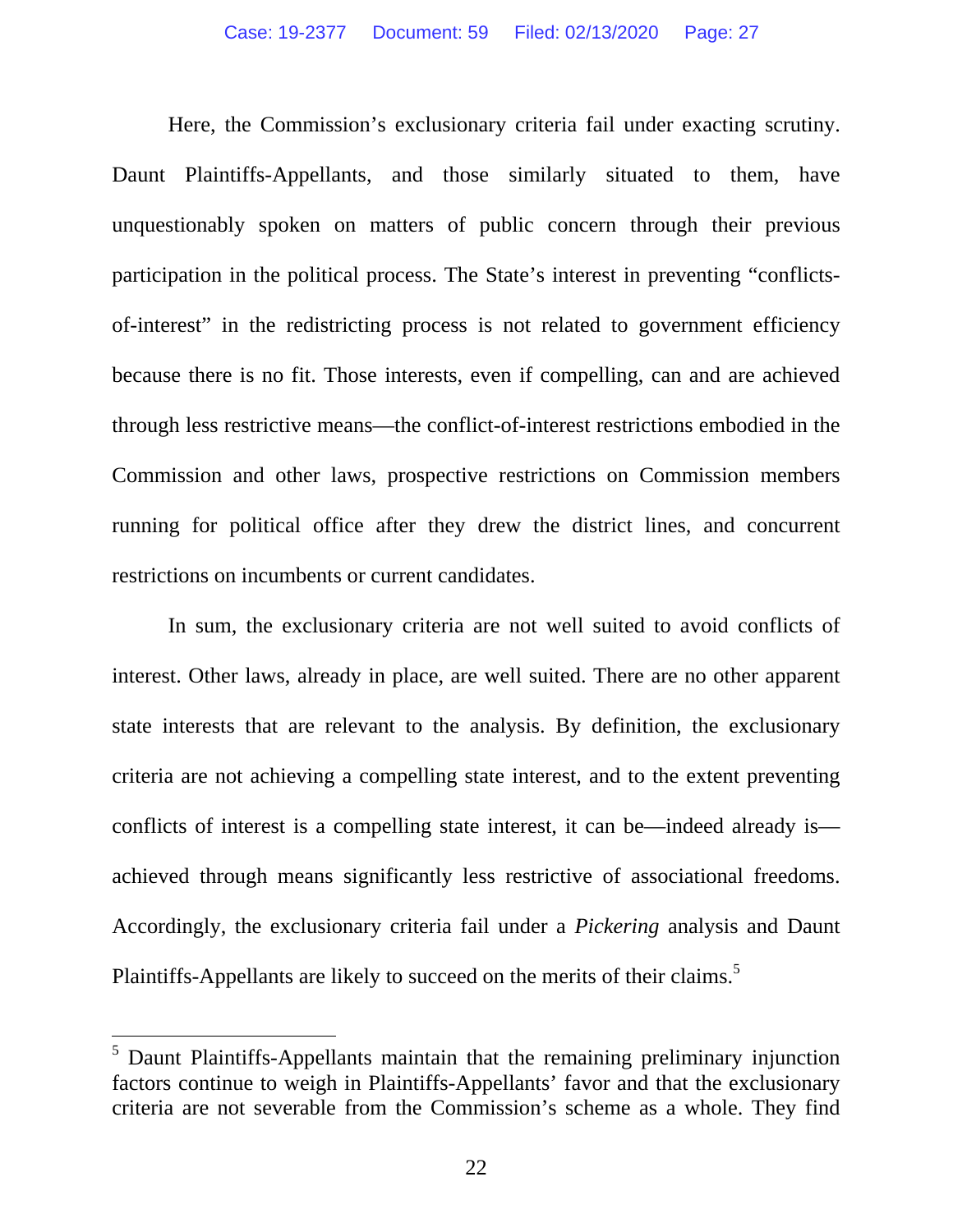#### **CONCLUSION**

The Supreme Court has "made clear that, even though a person has no 'right' to a valuable government benefit, and even though the government may deny him the benefit for any number of reasons, there are some reasons upon which the government may not rely." *Perry v. Sindermann*, 408 U.S. 593, 597 (1972). These reasons include infringement of a person's "constitutionally protected interest, especially his interest in freedom of speech." *Id.* "For if the government could deny a benefit to a person because of his constitutionally protected speech or associations, his exercise of those freedoms would in effect be penalized and inhibited." *Id.* "Such interference with constitutional rights," declares the Court, "is impermissible." *Id.*

The Commission's exclusionary criteria penalize and inhibit Daunt Plaintiffs-Appellants because of their previous exercise of protected speech and associational rights. This, too, is impermissible. Accordingly, Daunt Plaintiffs-Appellants respectfully request that this Court reverse the decision of the District Court and direct the District Court to grant Plaintiffs-Appellants' Motion for Preliminary Injunction.

nothing in the State's extraordinarily long response brief, nor in VNP's response brief, that sufficiently counsels this Court otherwise.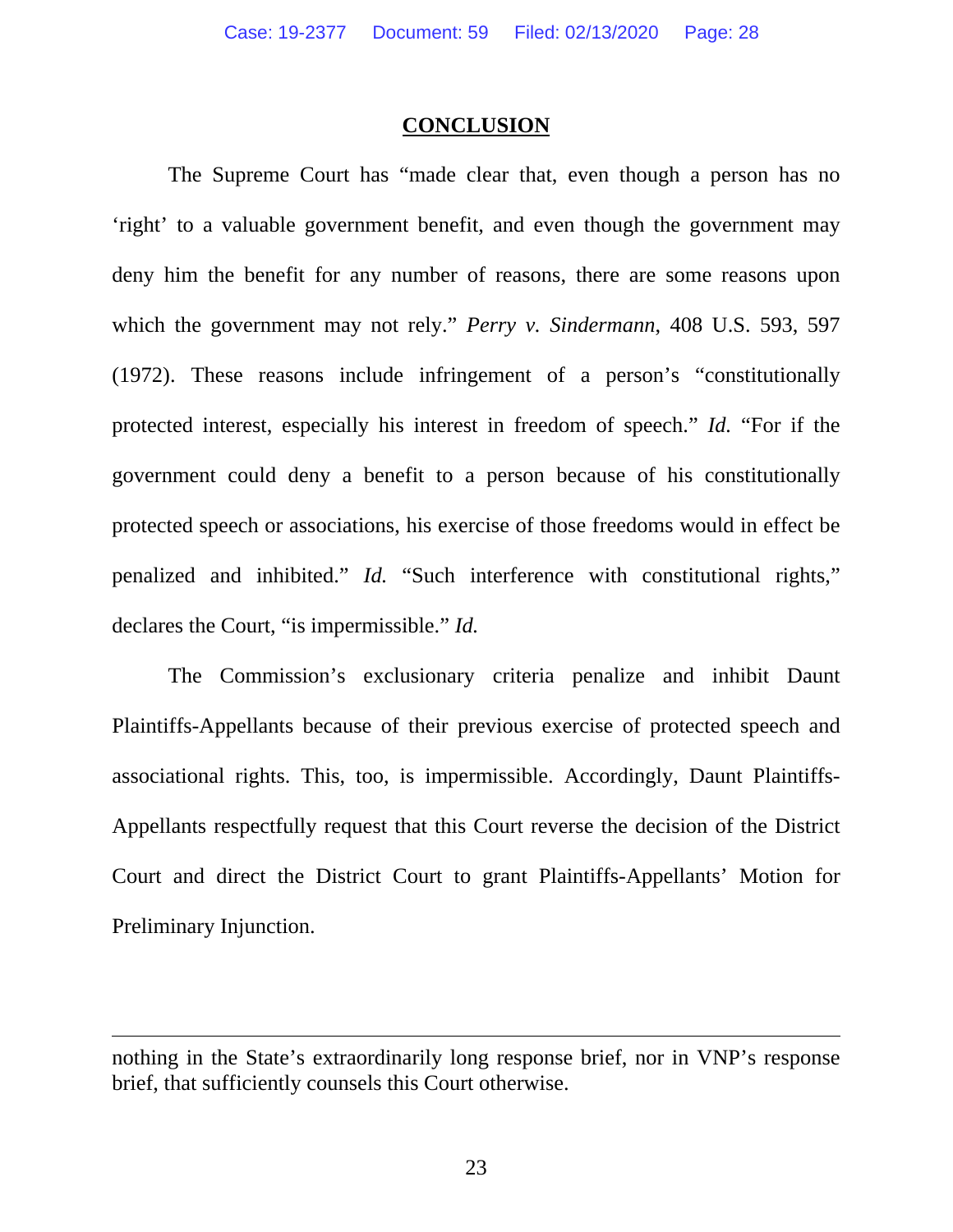/s/ Jason Torchinsky Jason Torchinsky Jonathan P. Lienhard Shawn Sheehy Dennis W. Polio HOLTZMAN VOGEL JOSEFIAK TORCHINSKY PLLC 45 N. Hill Drive, Suite 100 Warrenton, VA 20186 P: (540) 341-8808 F: (540) 341-8809 jtorchinsky@hvjt.law jlienhard@hvjt.law ssheehy@hvjt.law dwpolio@hvjt.law

John J. Bursch BURSCH LAW 9339 Cherry Valley, S.E., Suite 78 Caledonia, MI 49316 616-450-4235 jbursch@burschlaw.com

Eric E. Doster DOSTER LAW OFFICES, PLLC 2145 Commons Parkway Okemos, MI 48864 (517) 977-0147 eric@ericdoster.com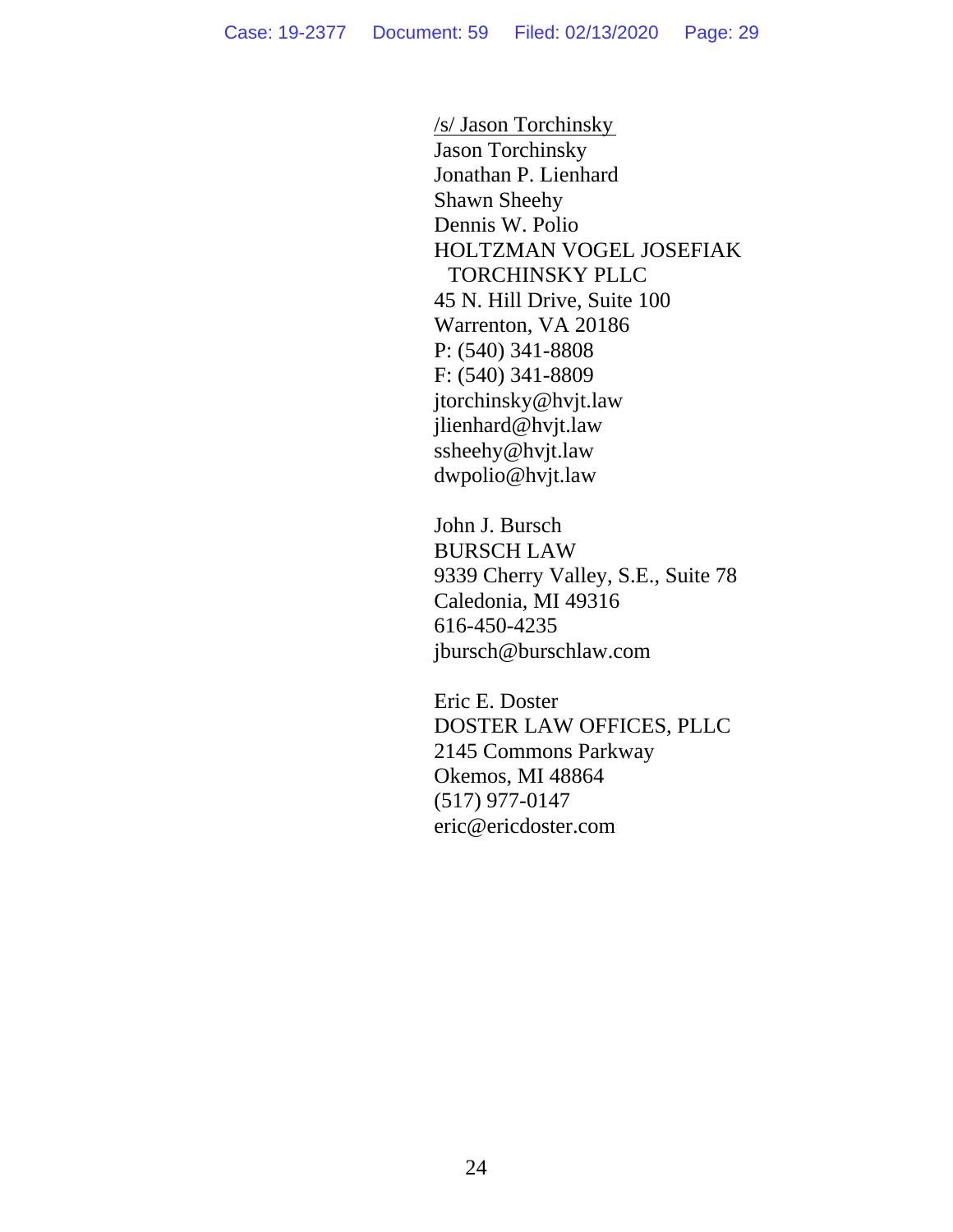### **CERTIFICATE OF COMPLIANCE WITH TYPE-VOLUME LIMITATION, TYPEFACE REQUIREMENTS, AND TYPE STYLE REQUIREMENTS**

 1. This brief complies with the type-volume limitation of Fed. R. App. P.  $32(a)(7)(B)$  and 6 Cir. R. 32(b) because it contains 5,203 words, as determined by the word-count function of Microsoft Word, excluding the parts of the brief exempted by Fed. R. App. P.  $32(a)(7)(B)(iii)$ .

 2. This brief complies with the typeface requirements of Fed. R. App. P.  $32(a)(5)$  and the type style requirements of Fed. R. App. P.  $32(a)(6)$  because it has been prepared in a proportionally spaced typeface using Microsoft Word in 14 point Times New Roman font.

> By: /s/ Jason Torchinsky  *Attorney for Appellants*